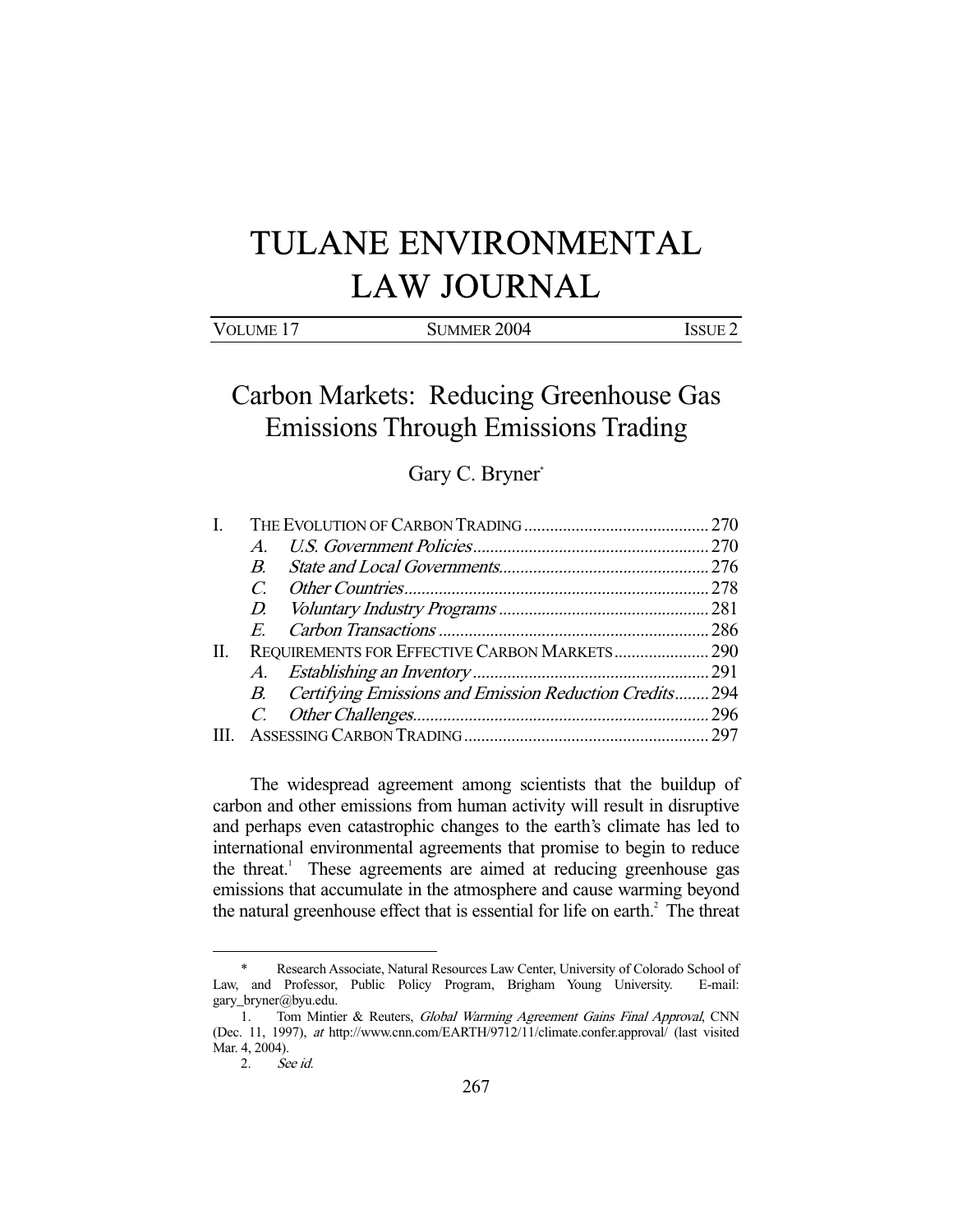of global warming is not the gradual increase in temperatures in and of itself.<sup>3</sup> In fact, global warming may produce some benefits in northern regions, such as longer growing seasons and milder weather.<sup>4</sup> Rather, the greater fear is that changes in climate will wreak havoc in some regions by increasing the intensity of heat waves, droughts, and storms; produce warming trends that harm agriculture and biodiversity; stimulate the spread of disease; cause the melting of glaciers and rise of sea level in coastal areas; and result in a host of other problems.<sup>5</sup>

 While scientists from the United States have played a leading role in developing the science of climate change, U.S. political leaders have largely resisted global efforts to require major cuts in emissions of greenhouse gases.<sup>6</sup> Instead, multinational corporations, state and local government leaders in the United States, and leaders of other nations have taken the lead in designing responses to the threat of disruptive climate change. $<sup>7</sup>$ </sup> A central element of the strategy developed by businesses and governments to reduce greenhouse gas emissions is the development of emissions trading programs.<sup>8</sup> In such programs, corporations set goals for reducing total greenhouse gas emissions and issue carbon allocations or targets to units of the company.<sup>9</sup> These units achieve their goals by making changes in materials or processes to improve efficiency and reduce emissions.<sup>10</sup> The companies allow these units to meet their goals by buying and selling emission credits; some also allow them to purchase carbon credits from agricultural sequestration, tree planting, and other activities.<sup>11</sup> Units that can reduce their emissions below their targets can sell their extra allocations to units that exceed their target.<sup>12</sup> As a result of this type of trading, many corporations are making significant progress in reducing their emissions of carbon dioxide and other greenhouses gases.13 These companies have

 <sup>3.</sup> CLIMATE CHANGE POLICY: A SURVEY 31-35 (Stephen H. Schneider et al. eds., 2002).

<sup>4.</sup> Russia 'Undecided' on Climate Deal, BBC NEWS (Sept. 29, 2003), at http://news. bbc.co.uk/2/hi/science/nature/3147912.stm (last visited Mar. 4, 2004) [hereinafter Russia 'Undecided' on Climate Deal].

 <sup>5.</sup> Id.

<sup>6.</sup> Gary C. Bryner, Congress and the Politics of Climate Change, in CLIMATE CHANGE AND AMERICAN FOREIGN POLICY 111 (Paul Harris ed., 2000).

<sup>7.</sup> See generally PAUL HAWKEN, ARMOY LOVINS & L. HUNTER LOVINS, NATURAL CAPITALISM: CREATING THE NEXT INDUSTRIAL REVOLUTION (1999).

 <sup>8.</sup> Id.

 <sup>9.</sup> JOSEPH J. ROMM, COOL COMPANIES: HOW THE BEST BUSINESSES BOOST PRACTICES AND PRODUCTIVITY BY CUTTING GREENHOUSE GAS EMISSIONS 208 (1999).

<sup>10.</sup> HAWKEN, *supra* note 7.

 <sup>11.</sup> Id.

 <sup>12.</sup> Id.

 <sup>13.</sup> Id.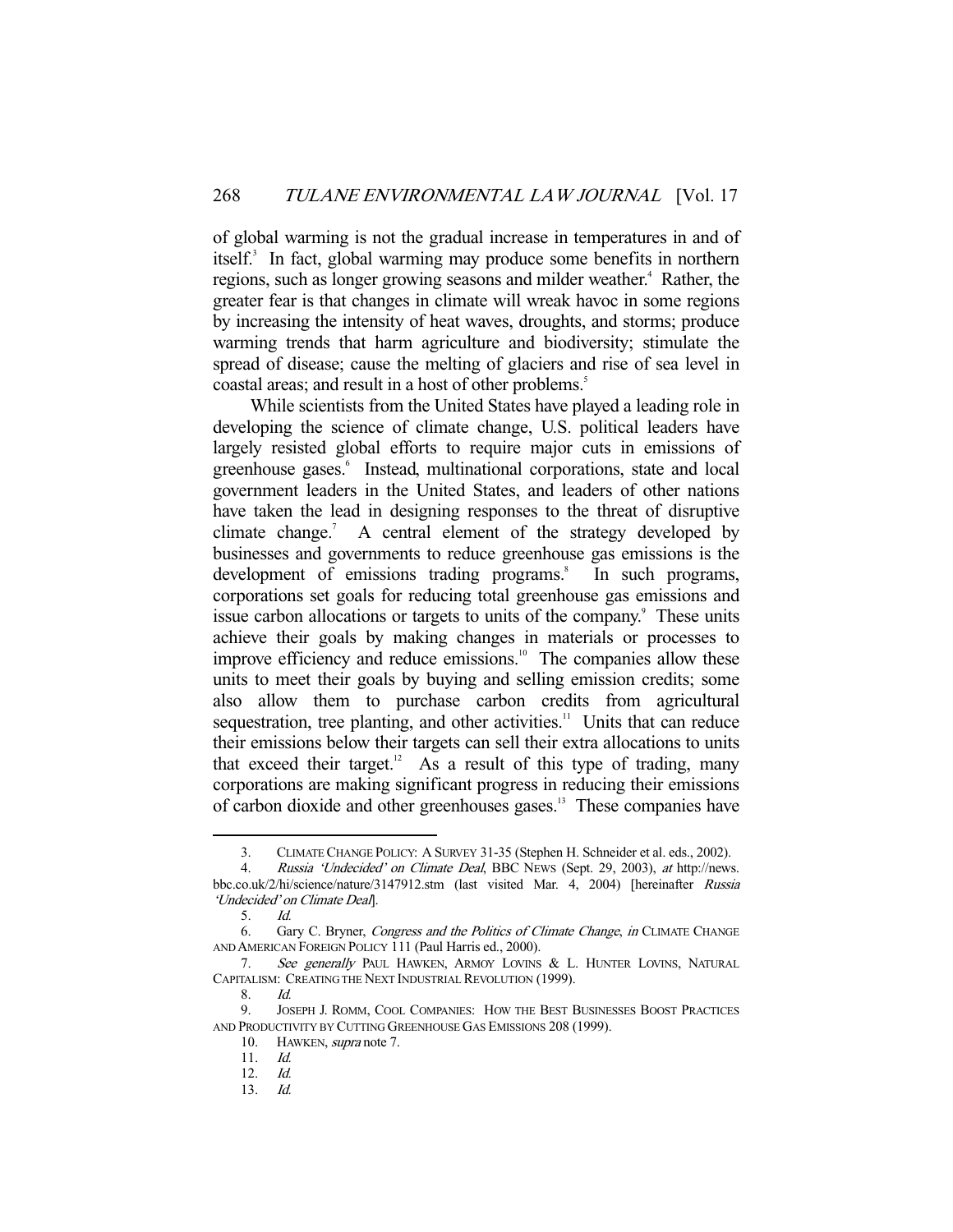concluded that reducing emissions makes sense:<sup>14</sup> investments in reduced waste and improved efficiency lower costs and position companies for future business opportunities in addition to minimizing the threat that climate change poses.<sup>15</sup> A number of companies have made ecologically sound and economically profitable changes in the design, production, and distribution of goods and services.<sup>16</sup>

 State and local governments are also enacting laws that require companies to reduce their emissions and allow them to meet their goals by some type of emissions trading.<sup>17</sup> Several states have begun requiring reductions in power plants, motor vehicles, and other major sources of greenhouse gases.<sup>18</sup> Cities have developed programs to ensure that some activities are greenhouse gas neutral, meaning that emissions in one area are offset by reductions elsewhere.<sup>19</sup> Some of these local governments are also establishing goals for reducing carbon dioxide emissions from their own operations, employing similar provisions that allow buying and selling of carbon allocations.<sup>20</sup> Many Western European countries have also begun to experiment with emissions trading for carbon dioxide and are beginning to develop markets for buying and selling greenhouse gas allowances.<sup>21</sup>

 The reliance on emissions trading for reducing greenhouse gas emissions is controversial. Critics fear that trading programs, if not carefully designed, result in reductions on paper but fail to produce actual emission reductions. Emissions trading may seduce people into thinking they can escape making difficult choices about changes in behavior and consumption that will ultimately be required to significantly reduce the threat of climate change. Debates over carbon trading may also divert attention from direct actions such as investing in energy efficiency and cleaner fuels that promise clear benefits. There are numerous challenges to making carbon trading work as an effective way of reducing the threat of climate change. However, given the promise of carbon markets in

 <sup>14.</sup> Id.

 <sup>15.</sup> Id.

 <sup>16.</sup> Id.

 <sup>17.</sup> GARY C. BRYNER, NEW TOOLS FOR IMPROVING GOVERNMENT REGULATION: AN ASSESSMENT OF EMISSIONS TRADING AND OTHER MARKET-BASED REGULATORY TOOLS 11-13 (1999).

<sup>18.</sup> *Id.* at 12-13.

 <sup>19.</sup> See generally The Climate Trust, at http://www.climatetrust.org (last visited Mar. 4, 2004).

<sup>20.</sup> BRYNER, *supra* note 17, at 12-13.

 <sup>21.</sup> See id. at 14; Greenhouse Gas Emissions Reduction Trading Pilot, at http://www.gert.org (last visited Mar. 4, 2004); UNCTAD/Earth Council Institute Carbon Market Programme, at http://r0.unctad.org/ghg/index.html (last visited Mar. 4, 2004).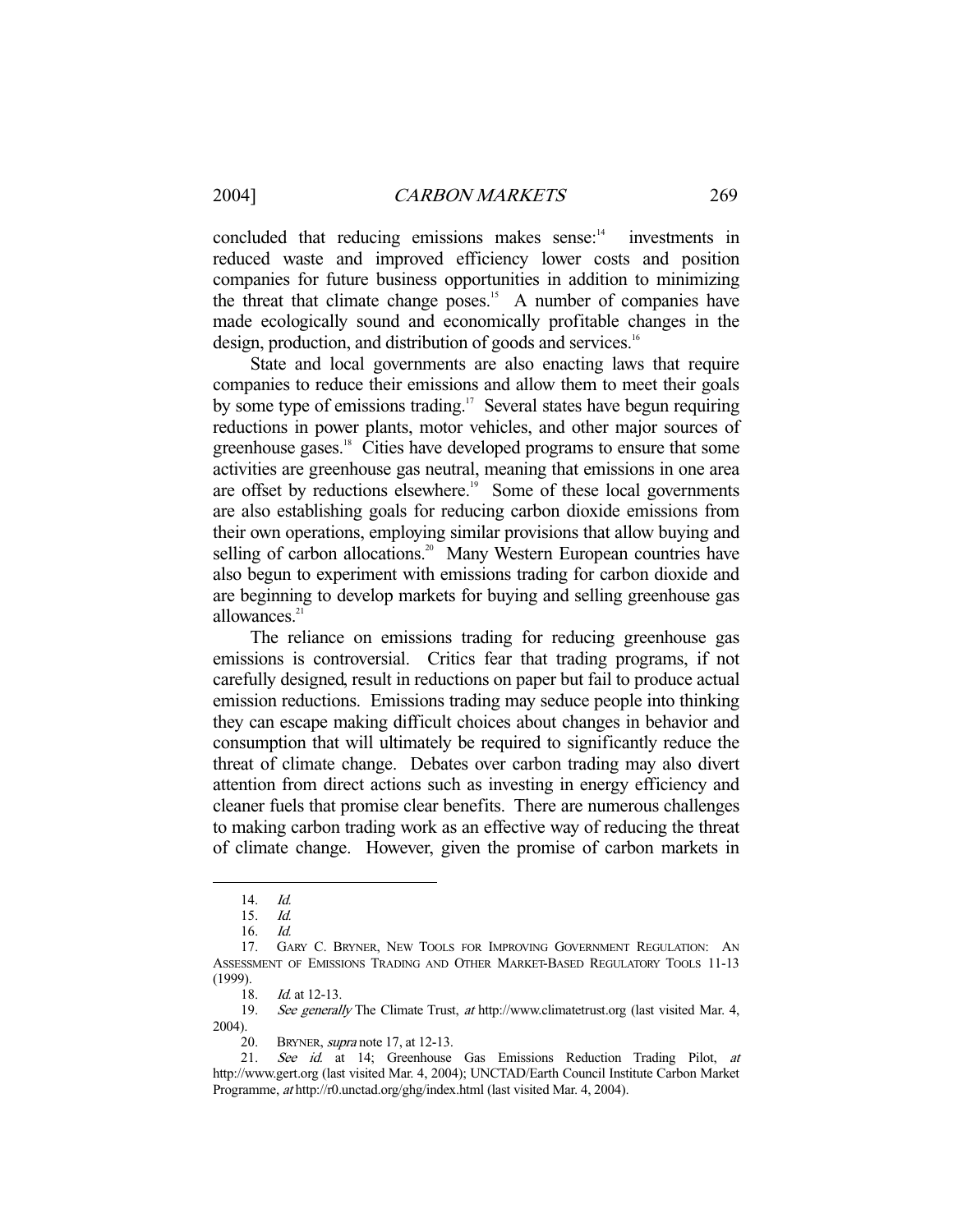minimizing the costs of reducing greenhouse gas emissions, including carbon trading in any voluntary or mandatory strategy has become a prerequisite for generating the necessary political support.

 The purpose of this Article is to trace the evolution of carbon trading, examine what is required to make carbon markets work effectively, and assess the role of carbon markets in reducing the threat of climate change. The emerging markets in carbon are a useful means of exploring the challenges encountered in developing new markets, and the lessons learned here illustrate the costs and benefits of creating markets in pursuit of public policy goals elsewhere. This Article argues that carbon trading can be part of an effective response to the threat of climate change, yet it acknowledges there are considerable challenges in designing and implementing effective trading programs and substantial risks that trading will not produce significant emission reductions while diverting attention away from other actions that are required. Despite the limitations of carbon trading, the threat of climate change is so serious and the benefits from taking action so great that trading should be widely pursued as a way to help build support for the more ambitious regulatory programs that are required to produce a significant reduction in greenhouse gas emissions.

#### I. THE EVOLUTION OF CARBON TRADING

#### A. U.S. Government Policies

 United States scientists and political leaders initially played a leading role in the evolution of efforts to identify climate change as a global environmental threat.<sup>22</sup> In speeches and hearings in 1987 and 1988, Senators Al Gore (D-TN), Tim Wirth (D-CO), and John Chafee (R-RI) were among the first politicians to draw attention to the threat of global warming and disruptive changes in climate due to increased emissions of greenhouse gases.<sup>23</sup> Research by American scientists played a key role in laying the foundation for the first global climate change meeting in 1988, where scientists called for a twenty percent reduction in carbon dioxide and other greenhouse gas emissions by  $2005<sup>24</sup>$ . The first Bush Administration expressed some support for efforts to reduce the threat.25 As a Presidential candidate, George Bush, Sr. promised those who were worried about the greenhouse effect that, if elected, he would

 <sup>22.</sup> Bryner, supra note 6, at 111.

<sup>23.</sup> *Id.* at 112.

<sup>24.</sup> *Id.*<br>25. *Id.* 

 $Id.$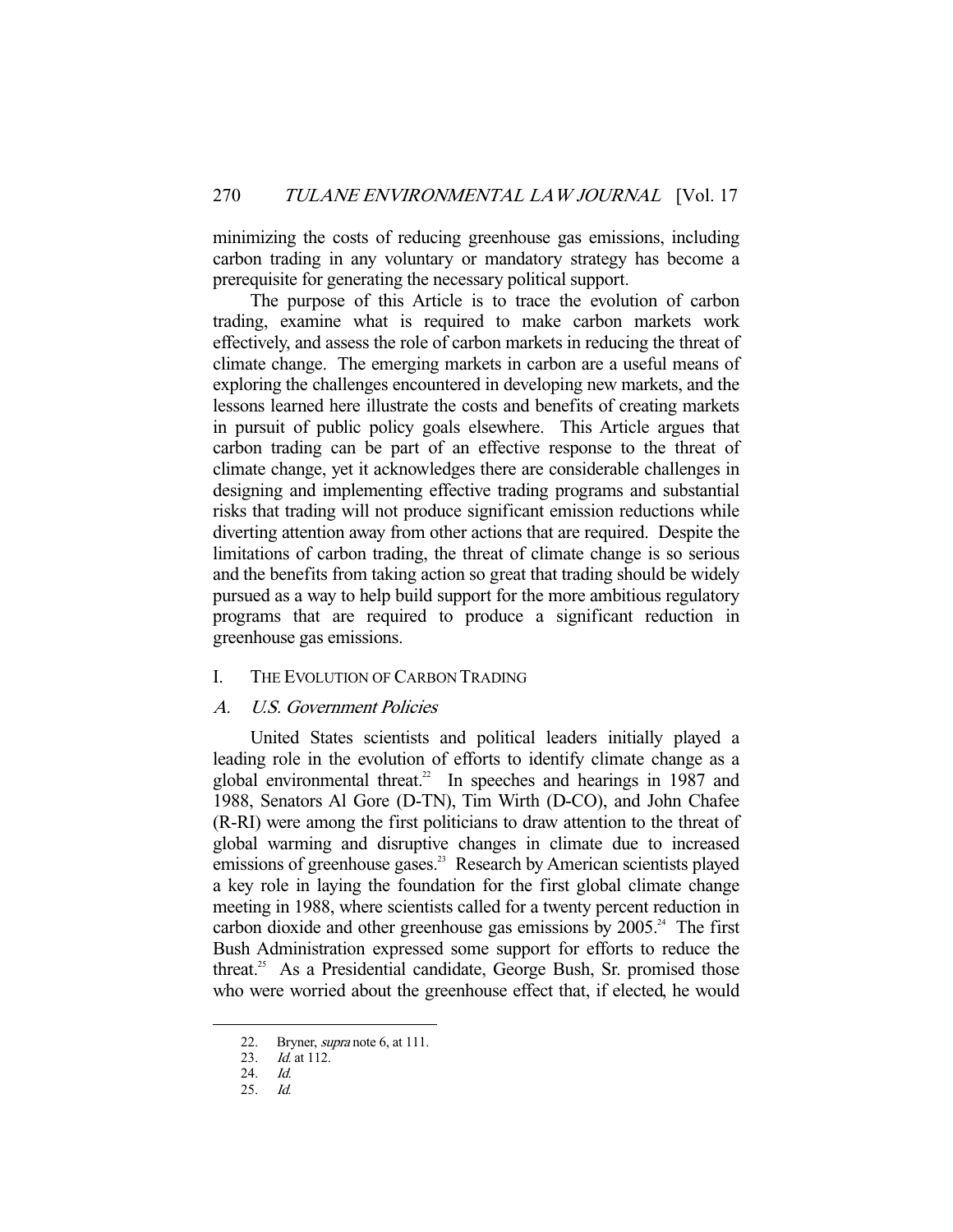unleash the "White House effect" to solve the problem.<sup>26</sup> In 1989, Secretary of State James Baker suggested that the United States pursue a "no regrets" policy.<sup>27</sup> This policy included taking prudent steps such as investing in energy efficiency and reducing emissions of air pollutants "that are already justified on grounds other than climate change" and would produce significant benefits even if the threat of global warming turned out not to be serious. $28$ 

 However, by 1990, support in the Bush Administration for a legally binding commitment to reduce greenhouse gas emissions began to wane.<sup>29</sup> Senior Administration officials warned that reducing emissions would threaten the U.S. economy and, during the 1992 United Nations Conference on Environment and Development in Rio de Janeiro, the United States aggressively opposed efforts to negotiate a binding agreement to reduce greenhouse gas emissions.<sup>30</sup> Nevertheless, the United States and some 180 other nations eventually agreed to the United Nations Framework Convention on Climate Change (Framework Convention) and the treaty went into effect in  $1994$ .<sup>31</sup> Under the accord, the United States and other countries committed to a voluntary, nonbinding agreement to stabilize greenhouse gas concentrations "at a level that would prevent dangerous anthropogenic interference with the climate system,"32 "protect the climate system for the benefit of present and future generations of humankind,"<sup>33</sup> and "take precautionary measures to anticipate, prevent or minimize the causes of climate change and mitigate its adverse effects."34

 The Clinton Administration's climate change policies, formulated as part of the United States' obligation under the Framework Convention, were largely a set of voluntary measures aimed at industries, commercial establishments, and consumers.<sup>35</sup> The Administration rejected proposals

 <sup>26.</sup> JONATHAN WEINER, THE NEXT ONE HUNDRED YEARS: SHAPING THE FATE OF OUR LIVING EARTH 94-95 (1990) (quoting elder Bush's statement: "Those who think we're powerless to do anything about the 'greenhouse effect' are forgetting about the 'White House effect.' As President I intend to do something about it.").

 <sup>27.</sup> Bryner, supra note 6, at 112 (citing Secretary of State James Baker, Speech at Response Strategies Working Group, Intergovernmental Panel on Climate Change (Jan. 30, 1989)).

<sup>28.</sup> *Id.*<br>29. *Id.* 

 $Id.$  at 113.

 <sup>30.</sup> Id.

 <sup>31.</sup> United Nations Framework Convention on Climate Change, adopted May 9, 1992, S. TREATY DOC. NO. 102-38 (1992), 31 I.L.M. 849 (1992) (entered into force Mar. 21, 1994).

 <sup>32.</sup> Id. art. 2.

 <sup>33.</sup> Id. art. 3.

 <sup>34.</sup> Id.

 <sup>35.</sup> Bryner, supra note 6, at 113-14.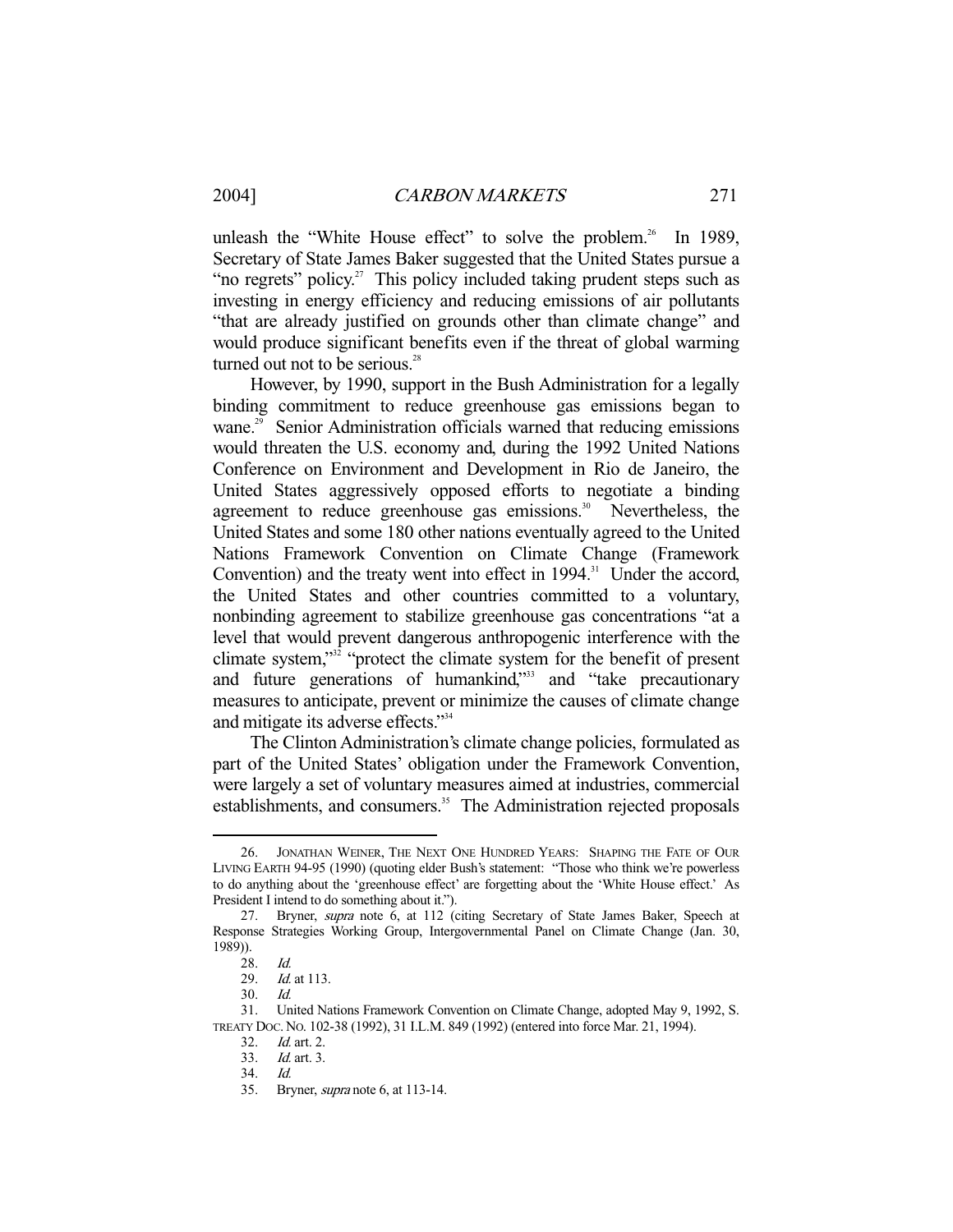to pursue mandatory emission reductions such as higher fuel efficiency standards and increased energy taxes.<sup>36</sup> The result of the voluntary measures, along with decreased spending for energy conservation and increased energy consumption was a seven percent increase in greenhouse gas emissions from 1990 to 1996.<sup>37</sup> By 1997, opposition to climate change policies was so strong in Congress that the Senate passed, by a vote of ninety-five to zero, a resolution that (1) opposed U.S. participation in any climate accord that did not include binding limits on developing countries and/or would require action that might harm the U.S. economy and (2) required a bipartisan group of Senators to monitor climate change negotiations.<sup>38</sup>

 During this time, delegates from participating nations negotiated a series of agreements or protocols to the Framework Convention that formulated more precise obligations, and the United States was an active participant in those talks.<sup>39</sup> The Kyoto Protocol, negotiated in December 1997, required thirty-eight advanced industrialized nations to reduce their emissions of six greenhouse gases by an average of about five percent from 1990 levels between 2008 and 2012.<sup>40</sup> The Clinton Administration agreed to a seven percent reduction for the United States, but also insisted that the Kyoto Protocol include certain "flexible measures."41 These measures would allow countries to meet their targets by purchasing emission reduction credits from others who had exceeded their reduction goals and by investing in carbon sequestration projects such as tree planting that would remove carbon dioxide from the atmosphere and serve to reduce the climate change threat.<sup>42</sup> In 1998, during a subsequent meeting in Buenos Aires, the Clinton Administration signed the Kyoto Protocol, but indicated it would not submit the treaty for ratification until the accord required meaningful participation by the developing countries and included flexibility measures.<sup>43</sup>

 Congress remained hostile to the Clinton Administration's commitment to reducing greenhouse gas emissions.<sup>44</sup> The Senate Budget Committee's fiscal year 1999 budget resolution contained no money for the Administration's climate change programs, and Republican leaders

<sup>36.</sup> *Id.* at 115.<br>37. *Id.* at 114-*Id.* at 114-15.

 <sup>38.</sup> S. Res. 98, 105th Cong. (1997).

 <sup>39.</sup> Mintier, supra note 1.

 <sup>40.</sup> Id.

 <sup>41.</sup> Id.

 <sup>42.</sup> Id.

<sup>43.</sup> Bryner, *supra* note 6, at 117.

 <sup>44.</sup> See id. at 118.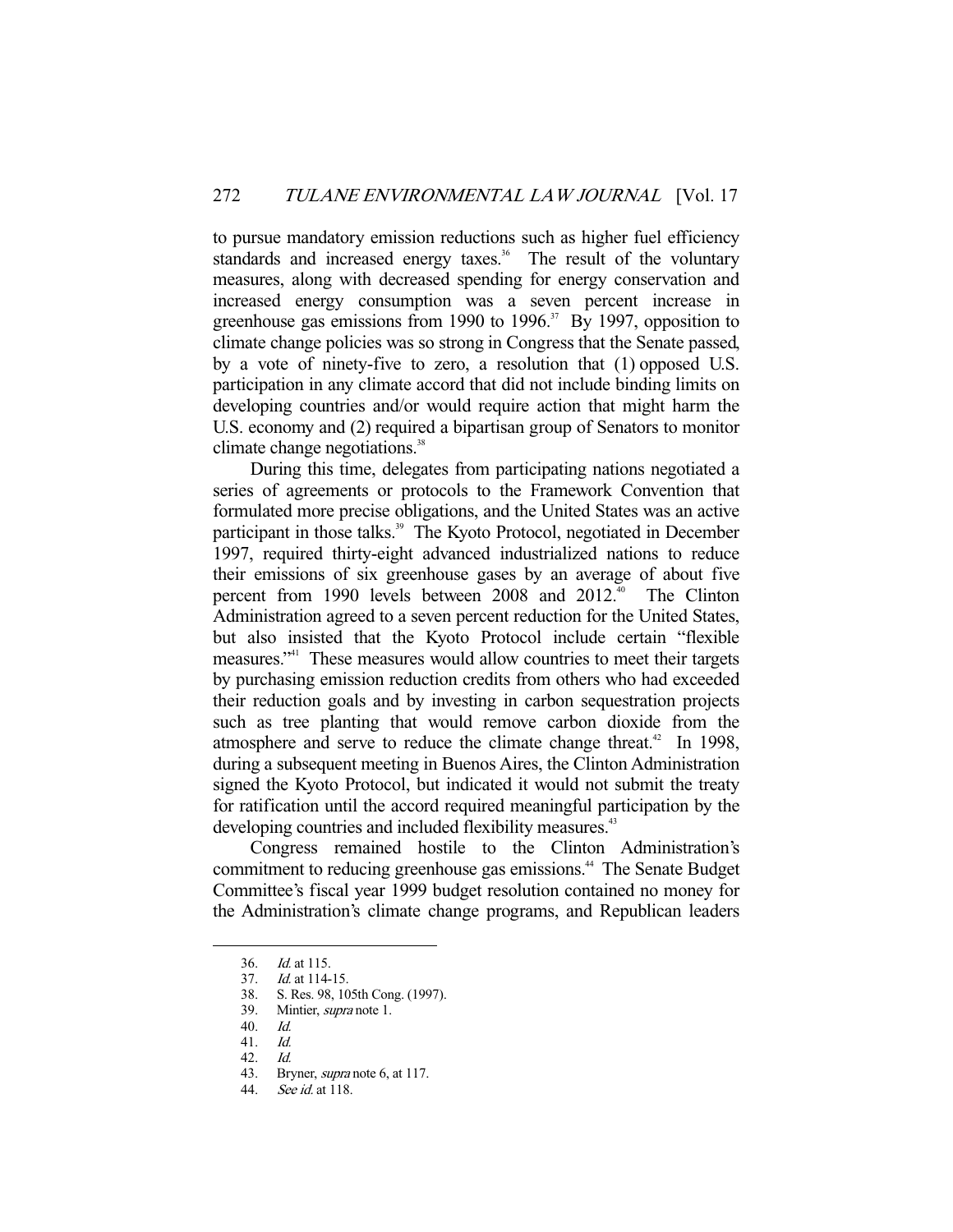promised to block any new spending on the issue until the treaty was submitted to the Senate.<sup>45</sup> The 1999 House Appropriations bill for the Environmental Protection Agency (EPA) and other agencies prohibited any funds from being used to implement the Kyoto Protocol including meetings aimed at educating the public about climate change issues.<sup>46</sup> The final appropriations bill for that year deleted the ban on public education, but kept the prohibition on any effort to implement the Protocol. $47$  The prohibition was included in the subsequent fiscal year as well. $48$ 

 In 2001, shortly after taking office, President George W. Bush announced that his Administration was withdrawing from the Kyoto Protocol and promised to provide his own plan for reducing the threat of climate change.<sup>49</sup> The Administration subsequently proposed to revamp the federal reporting requirement for carbon dioxide emissions, proposed \$4.6 billion in tax credits over five years as an incentive to reduce greenhouse gas emissions, and set a goal of reducing the carbon intensity of the U.S. economy through voluntary measures.<sup>50</sup> In 2002, 183 metric tons of carbon dioxide were released for every \$1 million in GNP; the Administration's goal is to reduce that figure to  $151$  tons by  $2012$ .<sup>51</sup> The goal of the Administration's policy is not to reduce the absolute level of greenhouse gas emissions, but to encourage the economy to become more efficient as it grows.<sup>52</sup> Essentially, the George W. Bush plan is to continue the recent trend of decreasing greenhouse gas emissions per unit of economic activity.<sup>53</sup> Despite the considerable improvements in efficiency, because of the growth of the economy, total emissions of greenhouse gases from U.S. sources, measured as carbon dioxide equivalent, grew by 10.9% between 1990 and 2002. $54$ 

 In addition to President Bush's proposal, other legislation was also introduced during the early stages of Bush's Administration. In

<sup>45.</sup> Charles Pope, Opposition to Global Warming Treaty Is Cropping Up in Spending Bills, CONG. Q. WKLY. REP., Aug. 1, 1998, at 2107.

 <sup>46.</sup> Bryner, supra note 6, at 118.

<sup>47.</sup> Charles Pope, Senate Clears Interior Bill, Setting Stage for Post-Veto Talks on Policy Riders, CONG. Q. WKLY. REP., Oct. 23, 1999, at 2527-28.

 <sup>48.</sup> Id.

<sup>49.</sup> Andrew C. Revkin, *Bush Plans Expected to Slow, Not Halt, Gas Emissions Rise*, N.Y. TIMES, Feb. 14, 2001, at A1.

 <sup>50.</sup> Id.

 <sup>51.</sup> Id.

 <sup>52.</sup> Energy Info. Agency, U.S. Dep't of Energy, Pub. No. DOE/E1A-0573 (2002), Emissions of Greenhouse Gases in the United States 2002, at ix (Oct. 2003), available at http://www.eia.doe.gov/oiaf/1605/ggrpt/ (last visited June 23, 2004).

<sup>53.</sup> *Id.*<br>54. *Id.* 

 <sup>54.</sup> Id.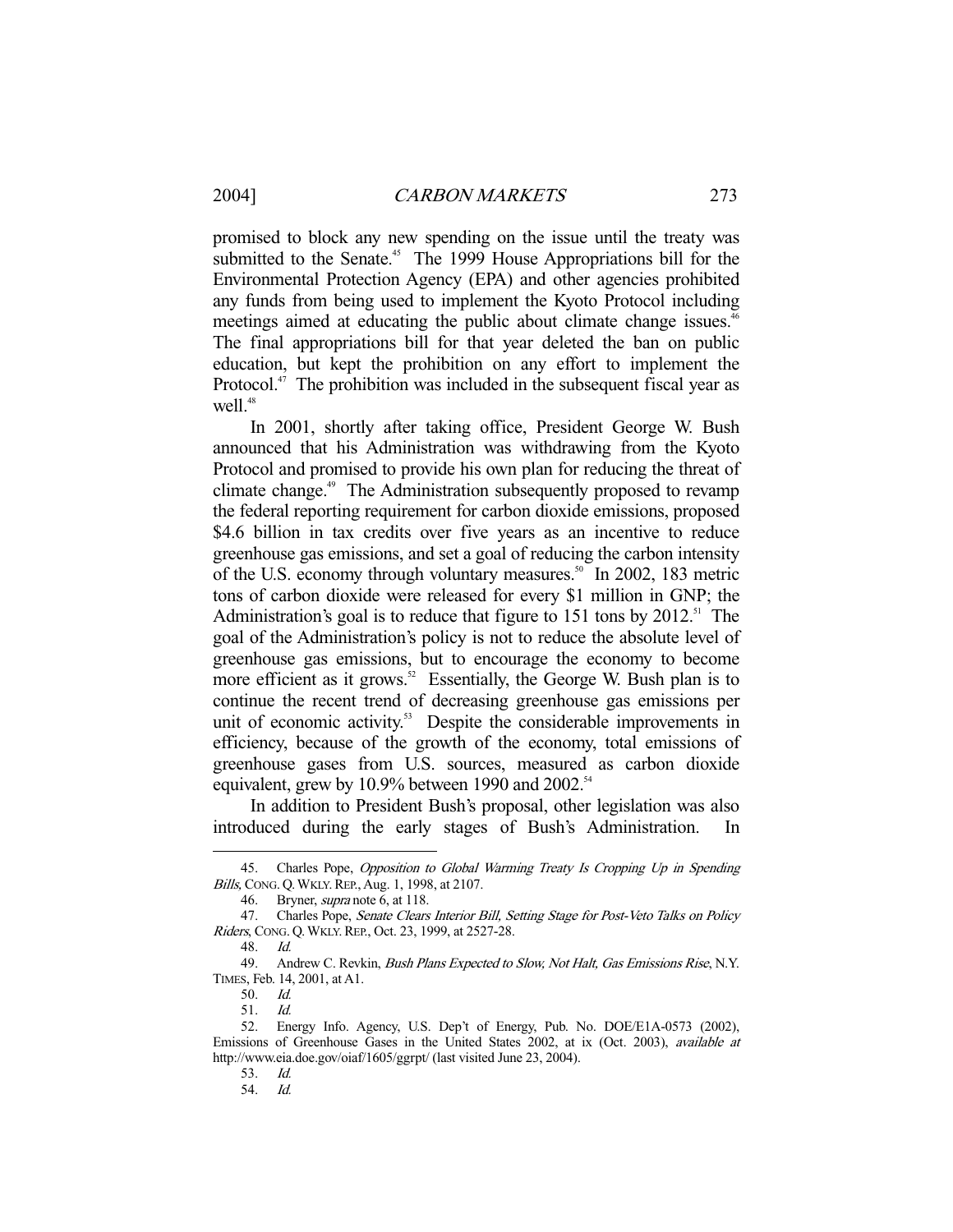December 2001, Republican Senators John McCain (AZ) and Sam Brownback (KS) introduced legislation to establish a national emissions registry and to establish credits from voluntary programs that could be used in any eventual mandatory emission reduction program.<sup>55</sup> Companies would use the registry to record their emission cuts and third parties would verify the reductions.<sup>56</sup> Senator Jim Jeffords (I-VT) was lead sponsor of S. 556, the Clean Power Act of 2002, that would have required power plants to reduce carbon dioxide by twenty-three percent and other emissions (nitrogen oxide by eighty-three percent and sulfur dioxide by ninety percent) from current levels by  $2008$ <sup>57</sup>. The bill was reported out by the Senate Environment and Public Works Committee by a ten to nine vote in June 2002.<sup>58</sup> A 2002 energy bill introduced in the House of Representatives would impose mandatory controls on carbon dioxide emissions if sixty percent of American companies do not register voluntary reductions with the federal government during the next five years.<sup>59</sup> None of these bills moved any further.<sup>60</sup>

 In January 2003, Senators John McCain (R-AZ) and Joseph Lieberman (D-CT) introduced a greenhouse gas cap and trade bill that would require sources to reduce their greenhouse gas emissions by 2010 to year 2000 levels and to 1990 levels by  $2016<sup>61</sup>$  Industry and environmental groups contributed ideas to the bill, which was lauded by conservation leaders as a way to "jump-start" U.S. climate change policy.62 The bill would allocate allowances or permits for greenhouse gas emissions to major sources and companies.63 These companies could buy and sell credits in order to meet their required emission reduction; up to fifteen percent of the reduction could be met through the purchase of credits from others.<sup>64</sup>

 As part of the negotiations over a major energy bill that moved slowly through Congress in 2003, Senate leaders agreed to hold a vote on

 <sup>55.</sup> Emission Reductions Incentive Act of 2001, S. 1781, 107th Cong. (2001).

 <sup>56.</sup> Id.

<sup>57.</sup> Cat Lazaroff, Senate Committee Backs Power Plant Emissions Bill, ENV'T NEWS SERV., June 28, 2002, *available at* www.lexis.com.

 <sup>58.</sup> Id.

<sup>59.</sup> John J. Fialka, *Entergy Gives Land to Create Refuge, Win Emissions Credit*, WALL ST.J., Aug. 26, 2002, at A4.

 <sup>60.</sup> See Thomas Legislative Information on the Internet, http://Thomas.loc.gov (last visited Apr. 4, 2004).

 <sup>61.</sup> Cat Lazaroff, U.S. Senate Bill Would Cap Greenhouse Gas Emissions, ENV'T NEWS SERV., Jan. 8, 2003, *available at* www.lexis.com.

 <sup>62.</sup> Id.

 <sup>63.</sup> Id.

 <sup>64.</sup> Id.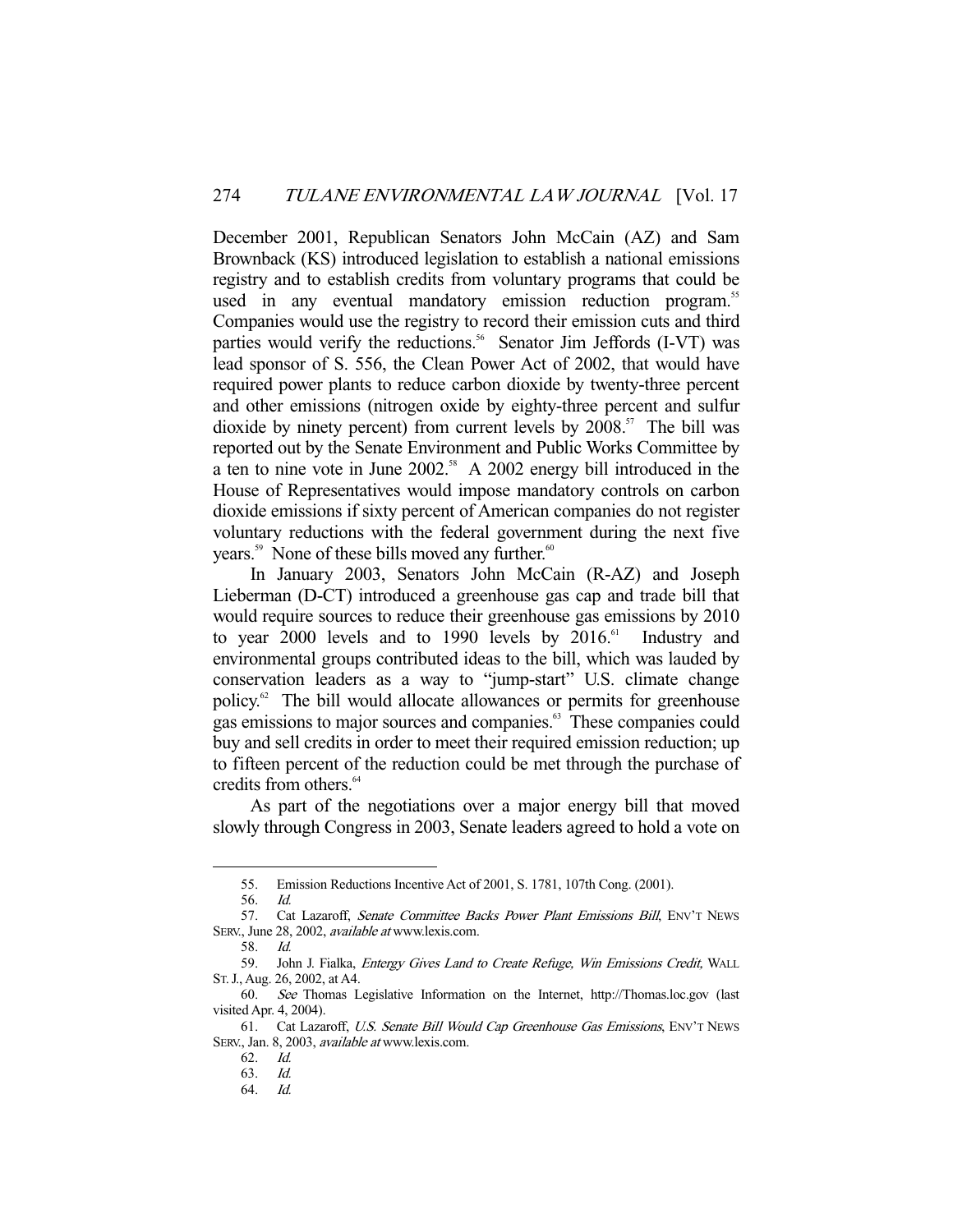the McCain-Lieberman legislation in August.<sup>65</sup> On August 30th, the bill was rejected by a vote of fifty-five to forty-three, with six Republicans, thirty-six Democrats, and Independent Senator Jeffords voting for the measure.<sup>66</sup> Senator James M. Inhofe (R-OK), a leader of the opposition to the bill, was quoted as saying: "A majority of the Senate today told the American people that mandatory carbon dioxide reductions are unacceptable, and rightly so. The science underlying this bill has been repudiated, the economic costs are far too high and the environmental benefits are nonexistent."<sup>67</sup> Proponents of the bill hailed it as a major victory, noting the dramatic shift from the ninety-five to zero vote in 1995 in the anti-Kyoto Protocol resolution, and predicted that "the basis for a winning hand in the Senate is on the table."<sup>68</sup> They also anticipated that, while it took Congress ten years to take action on acid rain, it would take much less time to pass a climate change bill. $69$ 

 Other efforts are underway to pressure the federal government to regulate greenhouse gases. The EPA announced in August 2003 that carbon dioxide and other greenhouse gases were not pollutants and would, therefore, not be regulated under the Clean Air Act.<sup>70</sup> Three environmental groups petitioned the EPA to declare carbon dioxide from motor vehicles a pollutant and regulate it under the Clean Air Act, but the agency denied the petition in August  $2003$ .<sup>71</sup> Shortly thereafter, California officials announced that they would challenge the EPA's decision in federal court.<sup>72</sup> Officials from Connecticut and eleven other states have also sued the EPA to force the agency to regulate greenhouse gases.<sup>73</sup>

<sup>65.</sup> Jennifer 8. Lee, 2 Senators Aim to Put Others on Record on Emission Cap, N.Y. TIMES, July 28, 2003, at A14.

 <sup>66.</sup> Eric Pianin, Senate Rejects Mandatory Cap on Greenhouse Gas Emissions, WASH. POST, Oct. 31, 2003, at A4.

 <sup>67.</sup> Id.

 <sup>68.</sup> Id.

 <sup>69.</sup> Id.

<sup>70.</sup> See Jeffrey Ball, EPA Rejects Cap on Carbon Dioxide, WALL ST. J., Aug. 29, 2003, at A3.

<sup>71.</sup> Chris Baltimore, EPA Says Won't Regulate CO2 Emissions from Autos, REUTERS DAILY WORLD ENV'T NEWS, Aug. 29, 2003, at www.planetark.org/avantgo/dailynewsstory. cfm?newsid=22035 (last visited Jan. 15, 2004).

<sup>72.</sup> California Plans to Sue US EPA over Carbon Dioxide, REUTERS DAILY WORLD ENV'T NEWS, Oct. 6, 2003, at www.planetark.org/avantgo/dailynewsstory.cfm?newsid=22462 (last visited Jan. 15, 2004).

<sup>73.</sup> Gregory B. Hladky, States Act to Stop Global Warming, NEW HAVEN REG., Oct. 24, 2003, at www.nhregister.com (last visited Apr. 4, 2004).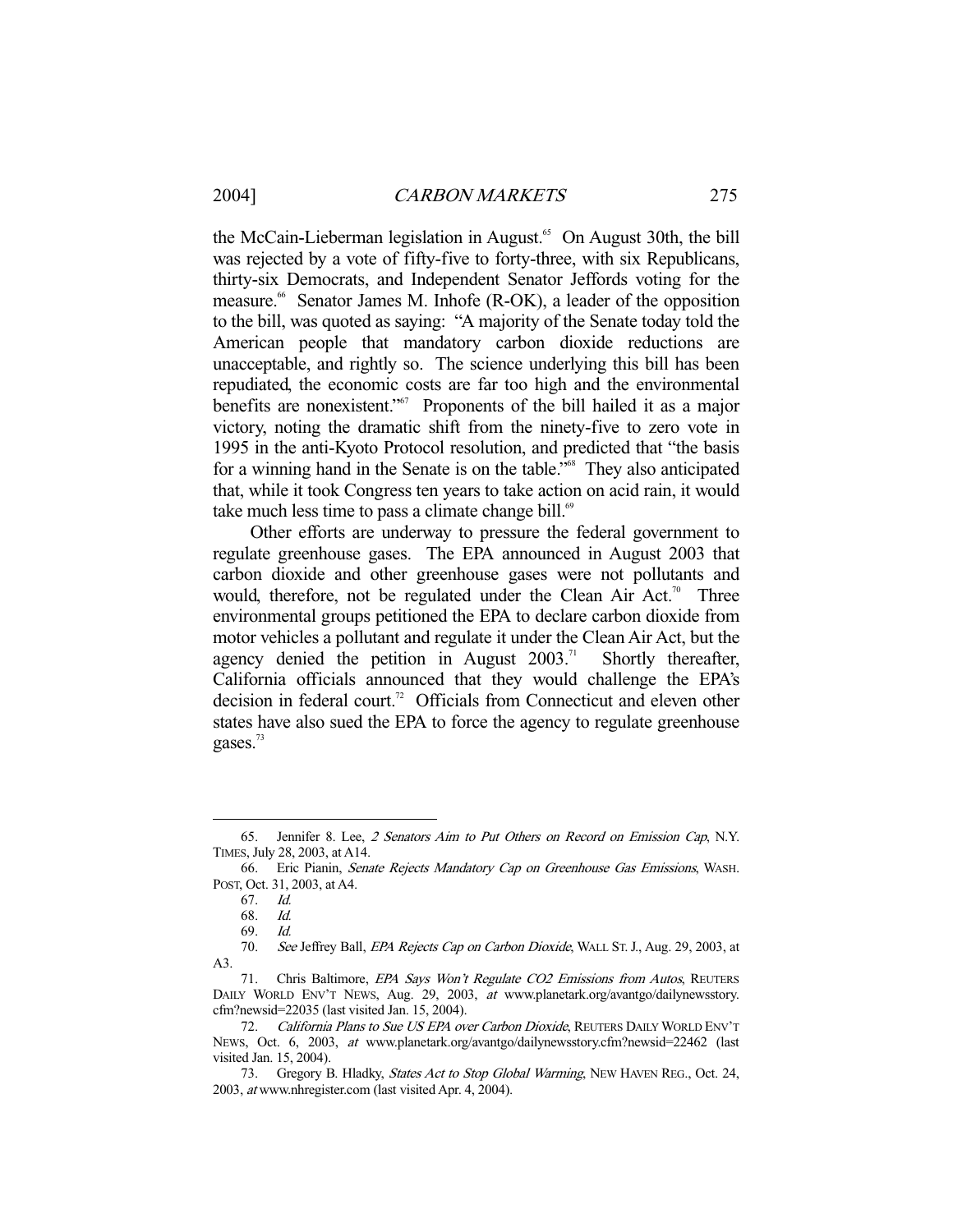#### B. State and Local Governments

 A number of U.S. cities and states have developed programs to reduce greenhouse gas emissions.<sup>74</sup> Massachusetts and New Hampshire were the first states to require power plants to reduce their carbon dioxide emissions.<sup>75</sup> New Hampshire has required the state's three fossil-fuel power pants to cut sulfur dioxide emissions by seventy-five percent, nitrogen oxides by seventy percent, and carbon dioxide by three percent from 1990 levels by 2007.<sup>76</sup> The plants may purchase pollution credits from out-of-state sources to meet their obligations, but there are incentives for the companies to purchase them from nearby states.<sup>77</sup> Some environmental groups criticized the proposal because it allowed public utilities to buy allowances rather than reduce emissions, but one sponsor of the bill said it would not have passed if the trading option were not included in the measure.<sup>78</sup> Massachusetts promulgated regulations requiring six coal and oil-fired power plants to reduce carbon dioxide, sulfur dioxide and nitrogen oxide emissions by 2006.<sup>79</sup> Companies can meet the carbon cap by increasing efficiency or by purchasing credits from other carbon dioxide reduction efforts approved by the State Department of Environmental Protection.<sup>80</sup> California passed a law in 2002 that ordered the state air quality board to regulate carbon dioxide emissions from motor vehicles.<sup>81</sup> As of October 2003, bills had been passed in twenty-nine states that placed caps on carbon dioxide emissions, created registries to track emissions and emissions trades, encouraged the production and use of alternative fuels, and/or encouraged carbon sequestration through agricultural practices and tree planting.<sup>82</sup>

 A bipartisan group of governors from Northeastern states (New York, Connecticut, Vermont, New Hampshire, Delaware, Maine, New Jersey, Pennsylvania, Massachusetts, and Rhode Island) announced in July 2003 a plan to establish a cap and trade system for carbon dioxide

<sup>74.</sup> See generally Bryner, supra note 6.

 <sup>75.</sup> Id.

 <sup>76.</sup> Jim Graham, State First to Take on Global Warming, CONCORD MONITOR, Apr. 19, 2002, at B1.

 <sup>77.</sup> Id.

 <sup>78.</sup> Id.

 <sup>79.</sup> MASS.REGS.CODE tit. cccx, § 7.29 (2002).

 <sup>80.</sup> Id.

<sup>81.</sup> Jennifer 8. Lee, The Warming Is Global but the Legislating, in the U.S., Is All Local, N.Y.TIMES, Oct. 29, 2003, at A20.

 <sup>82.</sup> Id.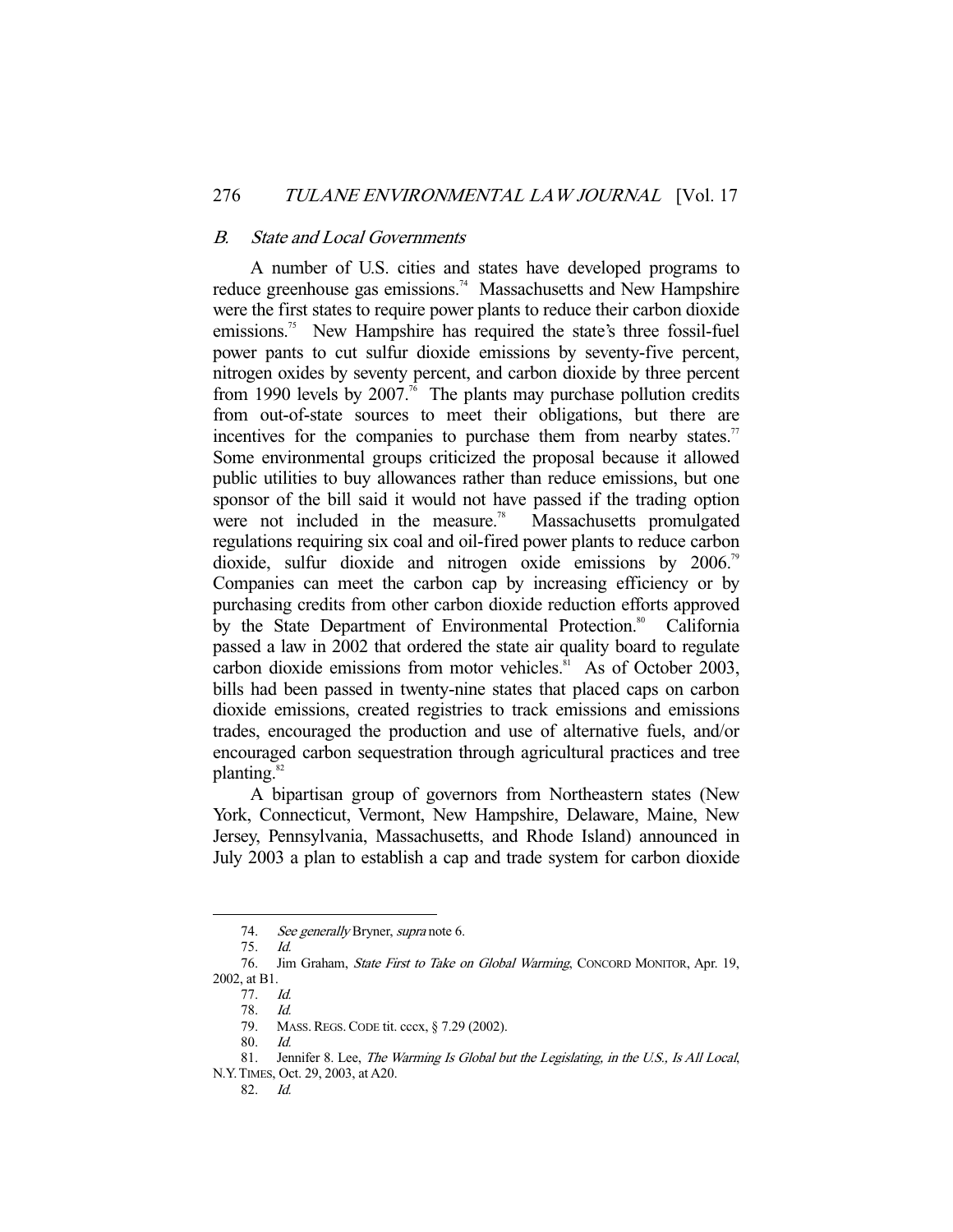emissions from power plants.<sup>83</sup> Each state would establish a plan for reducing emissions, including a cap on total emissions; allocate limits for each power plant within the state; and allow plant owners to buy and sell emission credits to meet their limits.<sup>84</sup> Vermont has in place an executive order to reduce greenhouse gas emissions.<sup>85</sup> In the summer of 2003, Maine enacted a law requiring state officials to perform three tasks: (1) develop a climate action plan to reduce carbon dioxide emissions to 1990 levels by 2010; (2) cut carbon dioxide emissions by ten percent by 2020; and (3) eventually reduce carbon dioxide emissions by eighty percent.<sup>86</sup>

 New Jersey was the first state to prepare an inventory of its greenhouse gas emissions, and it expects that companies will generate marketable greenhouse gas credits. $\mathbf{S}^7$  The state has already sold emission credits to the Netherlands as part of its effort to reduce net greenhouse gas emissions.<sup>88</sup> In 1998, former EPA administrator and then Governor Christie Whitman set a goal of reducing total greenhouse gas emissions by 3.5 percent below 1990 levels.<sup>89</sup> The state's fifty-six colleges and universities, a number of corporations, public schools, the state's dominant utility, and some 6000 religious congregations committed to reducing emissions.<sup>90</sup>

 According to the International Council for Local Environmental Initiatives, some 140 cities and counties in the United States participate in its Climate Protection Campaign aimed at helping communities reduce their greenhouse gas emissions.<sup>91</sup> Oregon requires power plants to offset their carbon dioxide emissions; Portland's goal is to reduce greenhouse gas emissions by ten percent from 1990 levels by  $2010$ .<sup>92</sup> The law

84. Id.

<sup>83.</sup> Glenn Scherer, A Green Revolt Against Bush, SALON, July 21, 2003, at www.salon. com/news/feature/2003/07/21/emissions/print.html (last visited Jan. 15, 2004).

<sup>85.</sup> Joshua L. Weinstein, Climate Change Law to Be First in Nation, PORTLAND PRESS HERALD, June 25, 2003, at 1A.

 <sup>86.</sup> Id.

<sup>87.</sup> Northeast States for Coordinated Air Use Mgmt., Greenhouse Gas State Registry Collaborative: State Registry Programs Currently Running or Under Design, available at http://www.nescaum.org (last visited Jan. 14, 2004) [hereinafter Greenhouse Gas State Registry].

<sup>88.</sup> Eric Pianin, On Global Warming, States Act Locally, WASH. POST, Nov. 11, 2002, at A3.

<sup>89.</sup> Greenhouse Gas State Registry, supra note 87.

<sup>90.</sup> Pianin, *supra* note 88.

<sup>91.</sup> Int'l Council for Local Envtl. Initiatives, Welcome to Cities for Climate Protection, at http://www.icle:.org/co2/index.htm (last visited June 22, 2004).

 <sup>92.</sup> Press Release, The Climate Trust, The Climate Trust Awards \$1 Million Contract to the City of Portland to Improve Energy Efficiency and Reduce CO2 Emissions (July 31, 2002), at http://www.climatetrust.org/CTNewsReleases.html (last visited May 31, 2004) [hereinafter Contract to the City of Portland].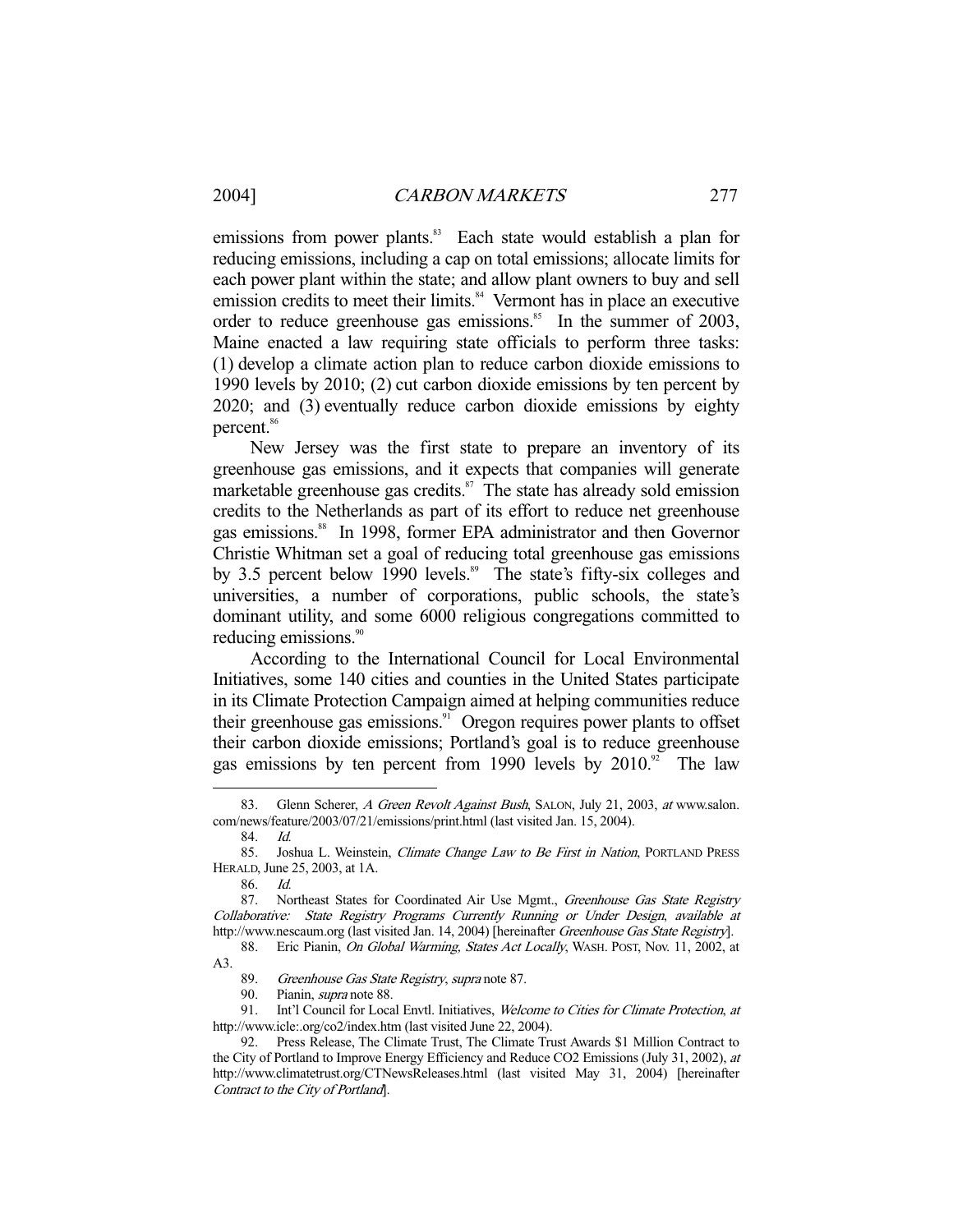requiring power plants to reduce their greenhouse gas emissions<sup>93</sup> also established the Climate Trust, a nongovernmental organization (NGO) that takes payments from plants and invests the money in greenhouse gas projects that avoid, displace, or sequester carbon dioxide emissions.<sup>94</sup> Projects funded through the Climate Trust include a five-year program to help owners of apartments and commercial buildings to improve energy efficiency,<sup>95</sup> a seven-year program to plant native hardwood trees in the Bilsa Biological Reserve in Ecuador,<sup>96</sup> and a five-year program to help landowners in the Deschutes Basin restore riparian areas that will also sequester carbon dioxide emissions. $97$  Other projects include renewable energy from wind and landfill gas, an internet-based system to match carpool drivers and riders, and a forest sequestration in Washington.<sup>98</sup>

### C. Other Countries

 As of November 2003, the European Union and some seventy nations have ratified the Kyoto Protocol, including Japan and most of the industrialized nations.<sup>99</sup> The Protocol will take effect if nations responsible for at least fifty-five percent of total global greenhouse gas emissions have accepted it.<sup>100</sup> The failure of the United States to ratify the Protocol originally caused many to believe that its future was doomed, since virtually all other industrialized nations must ratify it if the United States does not.<sup>101</sup> However, support for the accord has been sufficiently strong and, if Russia ratifies the treaty, it will become a binding international agreement that will impose emission reductions

<sup>93.</sup> The Climate Trust, Strategic Plan of the Climate Trust, at http://www.climatetrust. org/strategy.html (last visited May 31, 2004).<br>94. The Climate Trust, *About the C* 

The Climate Trust, About the Climate Trust, at http://www.climatetrust.org/aboutus. html (last visited May 31, 2004).

<sup>95.</sup> Contract to the City of Portland, supra note 92.

 <sup>96.</sup> Press Release, The Climate Trust, The Climate Trust Awards Contract to Conservation Groups to Capture Global Warming Pollution in Ecuador (May 24, 2002), at http://www.ewire. com/display.cfm/Wire\_1D/1168 (last visited Apr. 4, 2004).

 <sup>97.</sup> Press Release, The Climate Trust, The Climate Trust Awards Contract to the Deschutes Resources Conservancy to Capture Atmospheric Carbon Through Riparian Reforestation (Aug. 7, 2002), at http://www.climatetrust.org/CTNewsReleases.html (last visited May 31, 2004).

<sup>98.</sup> The Climate Trust, The Climate Trust Projects, at http://www.climatetrust.org/ CTProjects.html (last visited Apr. 4, 2004).

<sup>99.</sup> James Pugsley, Wild Numbers: The Kyoto Battle, CANADIAN WILDLIFE, Fall 2002, available at http://www.findarticles.com/cf\_0/m0NQN/4\_897727957/p1/article.jhtml (last visited Apr. 4, 2004).

 <sup>100.</sup> Id.

<sup>101.</sup> See Jim Plouffe, Australian Roundup-Kyoto, THE GALT GLOBAL REV., Nov. 26, 2002, at http://www.galtglobalreview.com/australia/australia\_roundup10.html (last visited Jan. 30, 2004).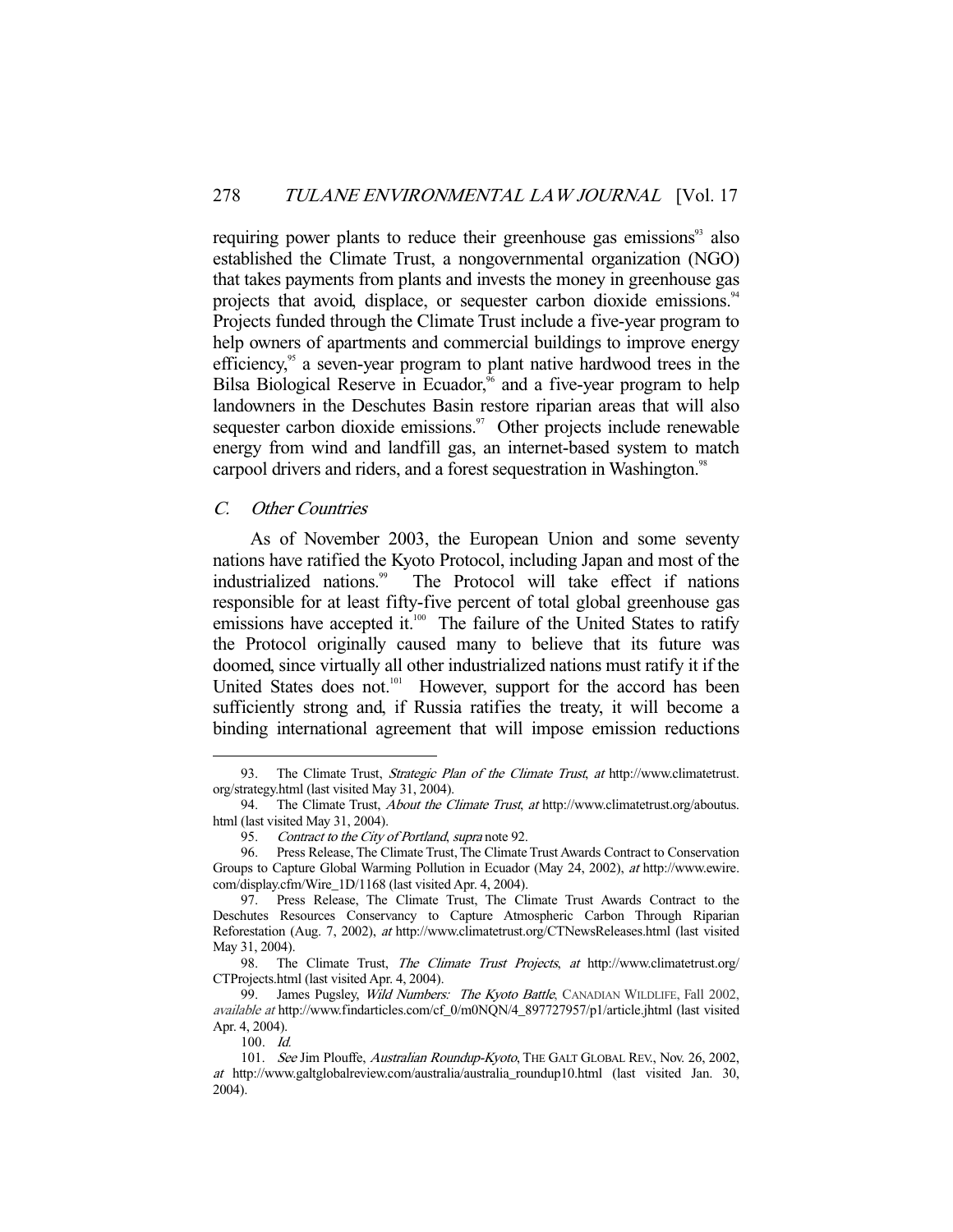between 2008 and 2012.<sup>102</sup> Russia was expected to ratify the Protocol in 2003, but Russian President Vladimir Putin reported in September 2003 that his country was still studying the issue.<sup>103</sup> Russia would clearly benefit economically from the emissions trading provisions of the Kyoto Protocol, as Russia's total emissions fell dramatically after many of the state-subsidized industries closed when the Soviet Union collapsed.<sup>104</sup> As a result, its current emissions levels are much lower than 1990 levels and, under the Kyoto Protocol, it can sell as emission credits the difference between current and 1990 levels.<sup>105</sup> However, some Russians believe that the country may benefit from a warmer climate, and others believe the country is in a position to exact even more benefits before it ratifies the accord and causes it to take effect.<sup>106</sup>

 Even though the Kyoto Protocol has not yet gone into effect, some countries have launched national policies to begin to bring them into compliance with its provisions.<sup>107</sup> Canada has embraced the goal of reducing its greenhouse gas emissions by six percent from 1990 levels and established a pilot program where buyers and sellers of carbon credits submit documentation of their exchanges; if the exchanges are approved, the government promises to recognize the reductions in a future mandatory greenhouse gas reduction program.<sup>108</sup> The province of Alberta is developing a plan to award greenhouse gas reduction credits to companies with employees that telecommute.<sup>109</sup> In turn, these credits can be sold to other companies that need more time to reduce their greenhouse gas emissions.<sup>110</sup> Employees who work from their home computers a few days a week rather than driving forty kilometers to work save approximately 8.4 kilograms of carbon dioxide emissions each day they do not drive; employers can aggregate such reductions and sell credits based on the actual numbers.<sup>111</sup>

 The Danish and Dutch governments have in place pilot projects for carbon trading.112 The Dutch government has announced its commitment

-

110. Id.

 <sup>102.</sup> Russia 'Undecided' on Climate Deal, supra note 4.

 <sup>103.</sup> Id.

 <sup>104.</sup> Id.

 <sup>105.</sup> Id.

 <sup>106.</sup> Id.

 <sup>107.</sup> Charlie Gillis, Work-at-Home Plan Targets Gas Emissions, NAT'L POST, Oct. 28, 2002, at A6.

 <sup>108.</sup> Id.

 <sup>109.</sup> Id.

 <sup>111.</sup> Id.

<sup>112.</sup> Richard Black, Emissions Trading Launches in UK, BBC News (Apr. 2, 2002), at http://news.bbc.co.uk/1/hi/sci/tech/1906322.stm (last visited on Jan. 16, 2004).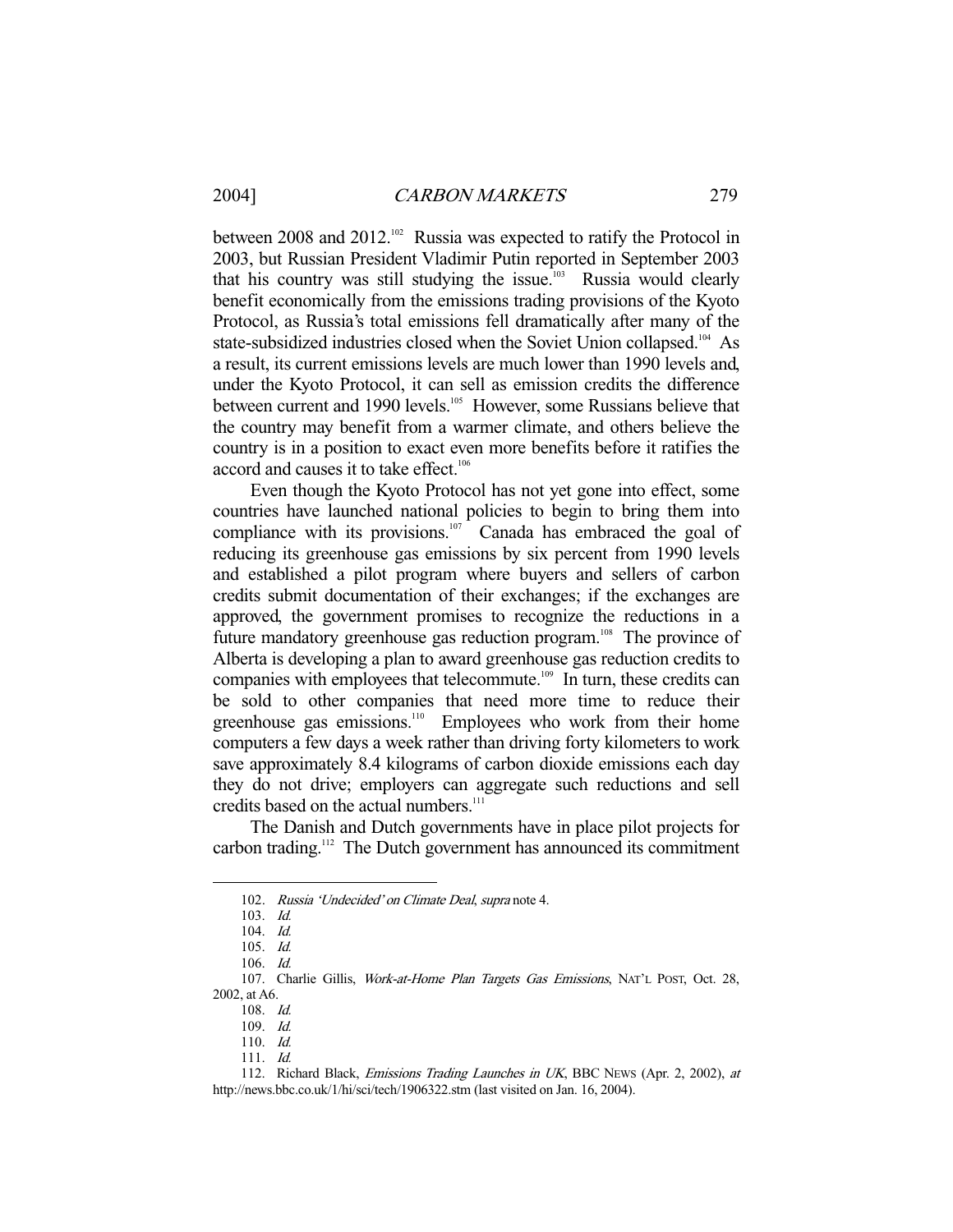to purchase 250 million tons of credits over the next few years.113 The Dutch government signed a three-year \$40 million contract with the World Bank to develop clean energy projects in developing countries in exchange for ten million tons of carbon dioxide equivalent  $(CO<sub>2</sub>e)$ credits.114 The Dutch government also entered into an agreement with Panama to purchase up to twenty million tons of  $CO<sub>2</sub>e$  credits by funding construction of clean energy power in that country.<sup>115</sup> In December 2001, Danish, German, and U.S. power companies announced a deal involving 160,000 tons of  $CO<sub>2</sub>e<sup>116</sup>$ . No price was provided, but parties indicated that tons were traded at less than forty Danish Crowns (US\$4.78), the price Danish firms must pay if they exceed their carbon dioxide caps.<sup>117</sup> Australia, Canada, and the European Union are also designing carbon trading systems.<sup>118</sup>

 In April 2002, the British government launched the first national system for trading carbon emissions anywhere in the world as part of its goal of reducing emissions by  $12.5\%$  by  $2008$ .<sup>119</sup> Some thirty-six companies joined the initial effort, agreeing to reduce greenhouse gas emissions by a certain amount in exchange for financial support from the government.<sup>120</sup> Companies can buy and sell carbon credits in order to meet their goals.<sup>121</sup> Trading began on April 2, 2002, as forty-six companies bid for 215 pounds sterling (US\$151 million) in funds spread over five years; bids were awarded to companies promising to make the largest emission reductions. $122$  The British government also imposed a carbon tax, called a climate levy, on companies that produced

<sup>113.</sup> Matt Daily, Dutch, World Bank Sign First Clean Energy Deal Carbon Credit Deal, REUTERS DAILY WORLD ENV'T NEWS, Jan. 21, 2002, at http://www.planetark.com/dailynewsstory. cfm/newsid/14110story.htm (last visited Apr. 5, 2004).

 <sup>114.</sup> Id.

<sup>115.</sup> Dutch Sign CO2 Cutting Agreement with Panama, REUTERS DAILY WORLD ENV'T NEWS, Dec. 6, 2001, at http://www.planetark.com/dailynewsstory.cfm/newsid/13586/story.htm (last visited Apr. 5, 2004).

<sup>116.</sup> Birgitte Dyrekilde, Denmark Seals Its First CO2 Pollution Deals, REUTERS DAILY WORLD ENV'T NEWS, Dec. 7, 2001, at http://www.planetark.com/dailynewsstory.cfm/newsid/ 13611/story.htm (last visited Apr. 5, 2004).

 <sup>117.</sup> Id.

 <sup>118.</sup> BRYNER, supra note 17, at 14.

<sup>119.</sup> Black, *supra* note 112.

 <sup>120.</sup> Id.

 <sup>121.</sup> Id.

<sup>122.</sup> UK Appoints Former Oil Boss to Push Emissions Trade, REUTERS DAILY WORLD ENV'T NEWS, Feb. 5, 2002, at http://www.planetark.com/dailynewsstory.cfm/newsid/14376/ story.htm (last visited Jan. 16, 2004).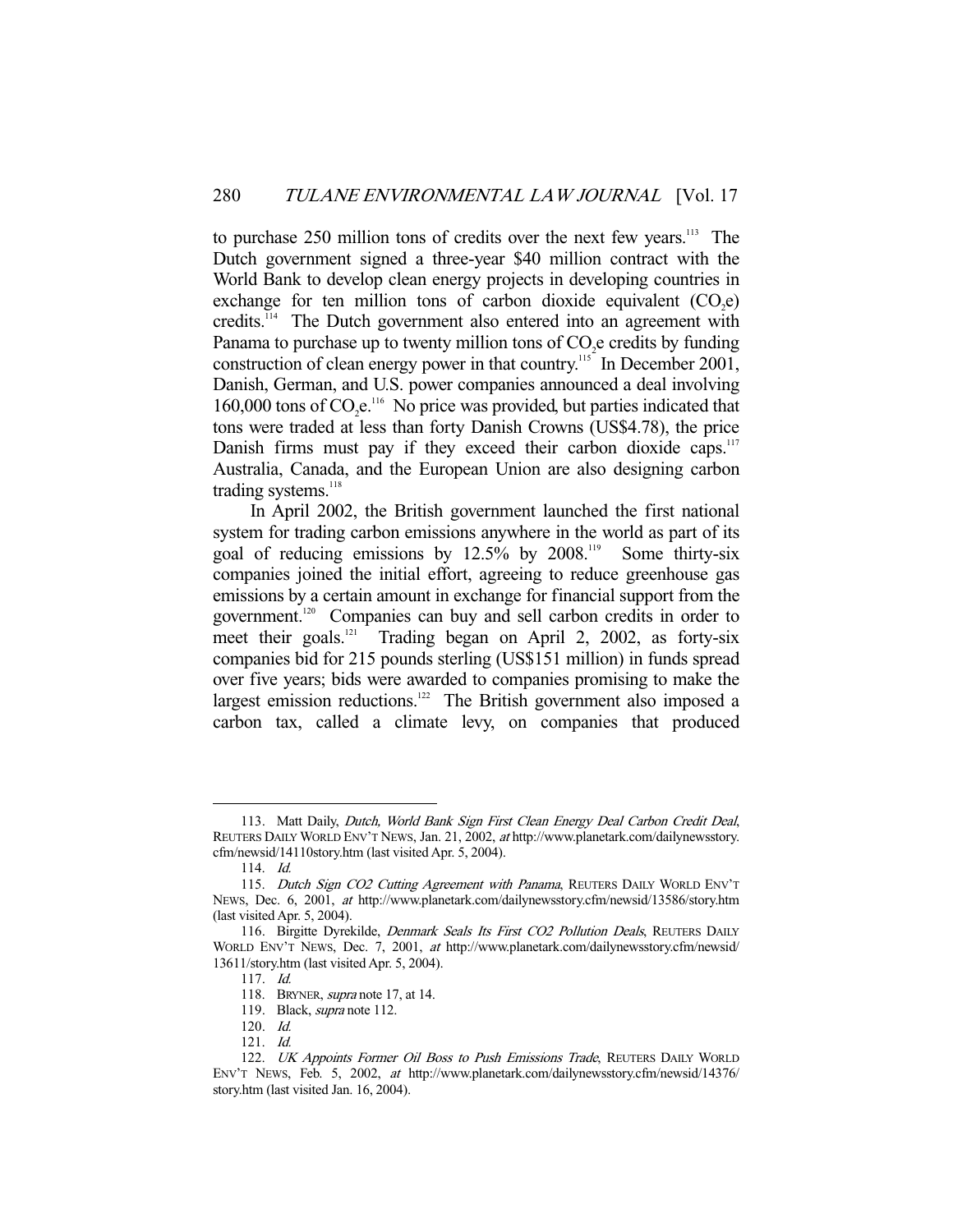greenhouse gases, but it excused companies that achieved their target from paying eighty percent of the tax.<sup>123</sup>

#### D. Voluntary Industry Programs

 A wide range of companies have developed voluntary programs to cap and reduce greenhouse gas emissions.<sup>124</sup> These companies typically allow trading of emission credits across divisions and even externally to give managers flexibility in meeting emission goals.<sup>125</sup> Credits can be generated by reducing emissions or by investing in projects that sequester carbon dioxide.<sup>126</sup> Kodak's goal, for example, is to cut emissions by twenty percent by 2004.<sup>127</sup> L'Oreal, the world's largest cosmetics manufacturer, increased production by sixty percent between 1990 and 2000 while cutting greenhouse emissions by forty-four percent through energy conservation programs.<sup>128</sup>

 British Petroleum (BP) was one of the first companies to take action on greenhouse gas emissions.129 In September 1998, Sir John Browne pledged that BP would reduce its emissions of greenhouse gases by ten percent from 1990 levels by  $2010$ .<sup>130</sup> To accomplish that goal in the most cost-effective way possible, BP instituted a company-wide emissions trading system.<sup>131</sup> The company met its goal in October 2001, more than eight years ahead of schedule.<sup>132</sup> BP's emissions trading system was based on a cap and trade structure.<sup>133</sup> Each business unit was allocated a fixed number of annual allowances to emit greenhouse gases.<sup>134</sup> Trading

<sup>123.</sup> Jeffrey Ball, New Market Shows Industry Moving on Global Warming WALL ST. J., Jan. 16, 2003, at A1.

 <sup>124.</sup> See generally Andre C. Revkin, U.S. Is Pressuring Industries to Cut Greenhouse Gases, N.Y.TIMES, Jan. 20, 2003, at A1.

 <sup>125.</sup> Id.

 <sup>126.</sup> Id.

<sup>127.</sup> Amanda Griscom, In Good Company: Cutting Emissions to Raise Profits, GRIST MAG., July 31, 2002, at http://www.gristmagazine.com/powers/powers073102.asp? (last visited May 31, 2004).

 <sup>128.</sup> Id.

 <sup>129.</sup> BP, Climate Change, at http://www.bp.com/subsection.do?categoryID=20011497& contentID=2010947 (last visited May 31, 2004) [hereinafter BP, Climate Change].

 <sup>130.</sup> Griscom, supra note 127.

<sup>131.</sup> BP, Climate Change, supra note 129.

<sup>132.</sup> Griscom, *supra* note 127. The cap and trade system began with twelve business units, and expanded to all 127 units of the company in 2000, after merging with Amoco. According to one account, BP achieved most of the emissions reductions from making operational changes rather than capital expenditures. The Carbon Challenge-Industry, Climate Change, and Kyoto, Case Study, BP/Shell: Energy Giants Lead the Way on Emissions Trading, ENVTL. FIN., Oct. 2000, Supp., at xxvii-iii [hereinafter Case Study, BP/Shell].

<sup>133.</sup> Case Study, BP/Shell, supra note 132, at xxvii-iii.

 <sup>134.</sup> Id.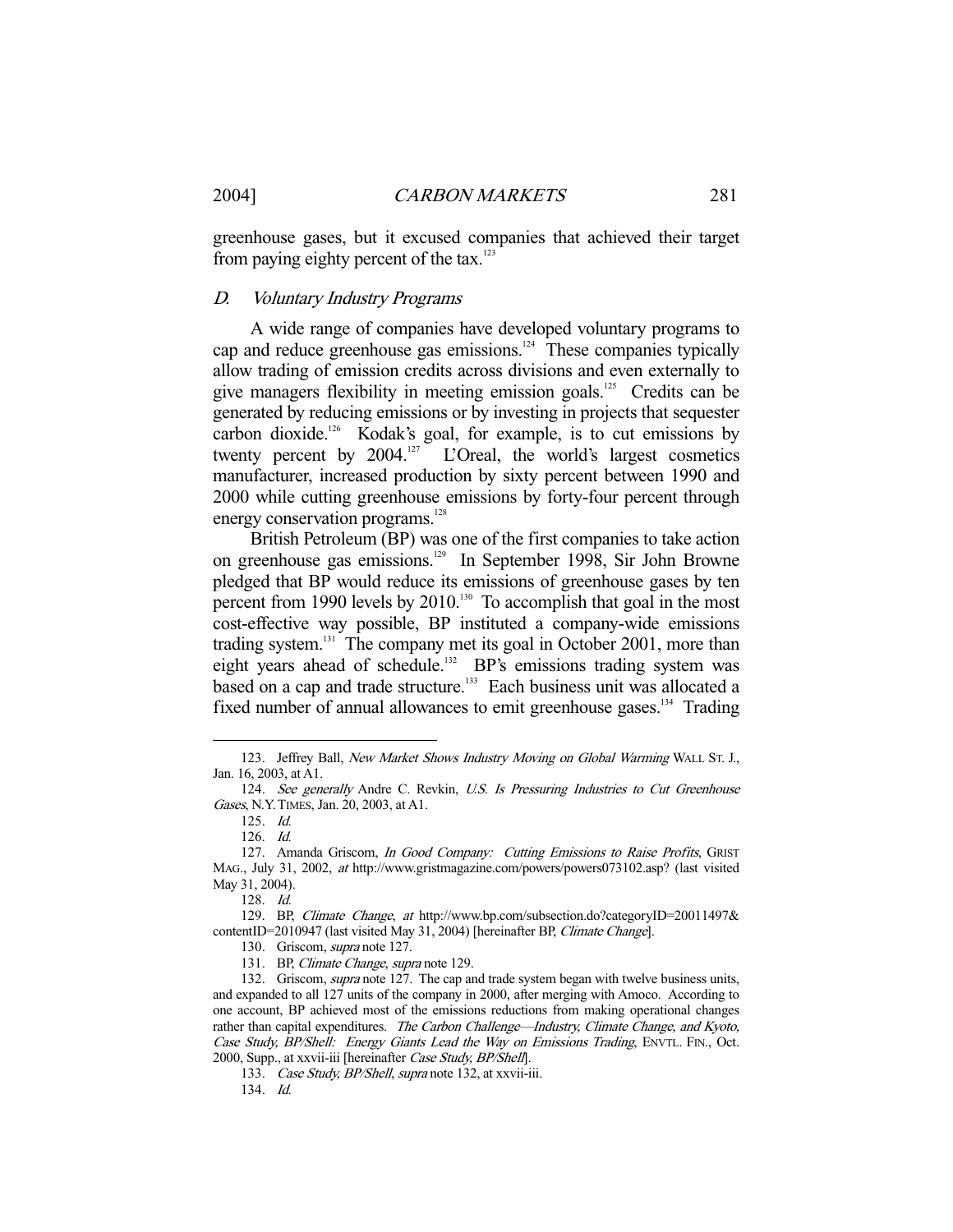occurred across all 127 business units of BP, and units could trade carbon dioxide credits as well as allowances in achieving their annual emissions goal.<sup>135</sup> At the end of each year, if allowances were exceeded, units could purchase excess allowances from other units whose emissions fell below allowances.<sup>136</sup> All trades were registered and traded through a central broker.<sup>137</sup> Each allowance represented one metric ton of  $CO<sub>2</sub>e$  and had a serial number used to track its movement.<sup>138</sup> Both carbon dioxide and methane were traded in the BP system.<sup>139</sup> Because methane has a global warming potential twenty-one times that of carbon dioxide, methane units were converted to  $CO<sub>2</sub>e$  units for trading: a reduction of one ton of methane equaled twenty-one tons of carbon dioxide.<sup>140</sup> A key to the success of the BP system was its integration with other corporate performance goals and rewards; greenhouse gas allocations were included in performance contracts of business unit leaders.<sup>141</sup> The trading program was dismantled once the reductions were achieved, and company officials reported that the program produced some \$650 million in revenue from improved efficiency, reduced waste, and marketing of new products.<sup>142</sup>

 Similarly, in 2000, Shell agreed to cut emissions twenty-five percent by the year 2002, and it has already exceeded that goal.<sup>143</sup> At the beginning of each year, Shell allocates permits to each unit for each of three years based on ninety-eight percent of its 1998 emissions.<sup>144</sup> Five percent of each allocation along with three percent of the allocation from 2001 and one percent of the allocation from 2002 are withheld, and then auctioned, to help stimulate a market and help managers determine the most cost-effective mechanism for their unit—reducing emissions or purchasing credits.<sup>145</sup> Participation in the program is voluntary and restricted to business units operating in developed nations.<sup>146</sup> Sales take

 <sup>135.</sup> Id.

 <sup>136.</sup> Id.

 <sup>137.</sup> Jeff Morgheim, BP's Emissions Trading System: Harnessing Market Forces to Meet Environmental Goals Cost-Effectively, Presentation at the Annual Convention of the American Association of Petroleum Geologists (June 3-6, 2001) (on file with author).

 <sup>138.</sup> Id.

 <sup>139.</sup> Id.

 <sup>140.</sup> Id.

 <sup>141.</sup> Id.

 <sup>142.</sup> Sylvia Baca, Presentation at 48th Annual Rocky Mountain Mineral Law Institute, San Diego, CA (July 25, 2003) (on file with author).

<sup>143.</sup> Griscom, *supra* note 127.

<sup>144.</sup> Case Study, BP/Shell, supra note 132, at xxvii-iii.

 <sup>145.</sup> Id.

 <sup>146.</sup> Id.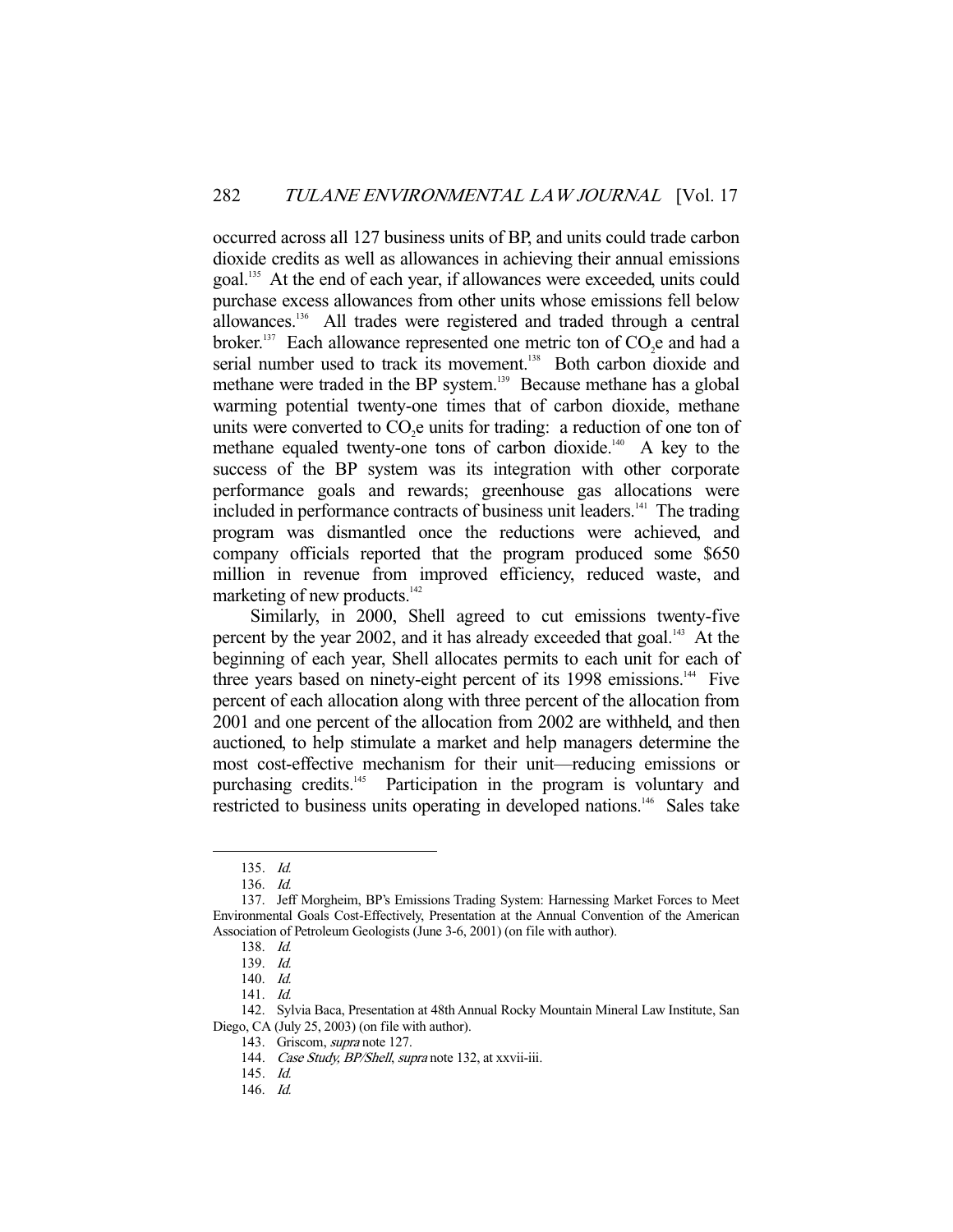place through a sales manager, not directly between units.<sup>147</sup> The manager keeps a registry of all transactions and ensures that units have the requisite number of permits to cover their emissions at the end of each year; if not, the unit is fined three times the average permit price during the fourth quarter of the year.<sup>148</sup>

 DuPont has committed to reduce emissions by sixty-five percent between 1990 and  $2010^{149}$  In 1990, Dupont generated eighty-six million tons of CO<sub>2</sub>e, sixty percent of which was nitrous oxide emissions (nitrous oxide emissions are approximately 310 times as potent as carbon dioxide in warming the climate).<sup>150</sup> In 1995, corporate executives announced they would reduce greenhouse gas emissions by forty percent from 1990 levels by 2000.<sup>151</sup> To reduce its nitrous oxide emissions, each factory spent \$10 to \$20 million on equipment that breaks the gas molecules into harmless nitrogen and oxygen; each factory also spends \$1 million a year to replace catalysts that must be changed at least annually.<sup>152</sup> In order to help offset the cost of the reductions, DuPont began selling credits.<sup>153</sup> Most of the twenty carbon trades DuPont has engaged in so far have been with Canadian and U.S. companies that have pledged to cut emissions but been unable to do so on their own.<sup>154</sup> For example, in 2001, the Entergy Corporation, a New Orleans energy company, announced its goal of keeping greenhouse gas emissions at 2000 levels through 2005.<sup>155</sup> DuPont approached Entergy in early 2002 and offered to sell it credits from a factory that was located near an Entergy-owned power plant.<sup>156</sup> Entergy officials liked the idea of offsetting their power plant emissions with reductions secured from a neighboring factory and, in late 2002, the two companies agreed to transfer  $125,000$  tons of  $CO<sub>2</sub>e$  at a price they described as between \$1 and \$5 per ton.<sup>157</sup> The revenue from the carbon sales was not even close to offsetting the investment to reduce emissions, but Dupont had already committed to making the reductions and selling credits was a bonus.<sup>158</sup> In addition, the company has an internal climate

147. Id.

- 148. Id.
- 149. Griscom, supra note 127.
- 150. Ball, supra note 123, at A1.
- 151. Id.
- 152. Id.
- 153. Id.
- 154. Id.
- 155. Id.
- 156. Id.
- 157. Id.
- 158. See id.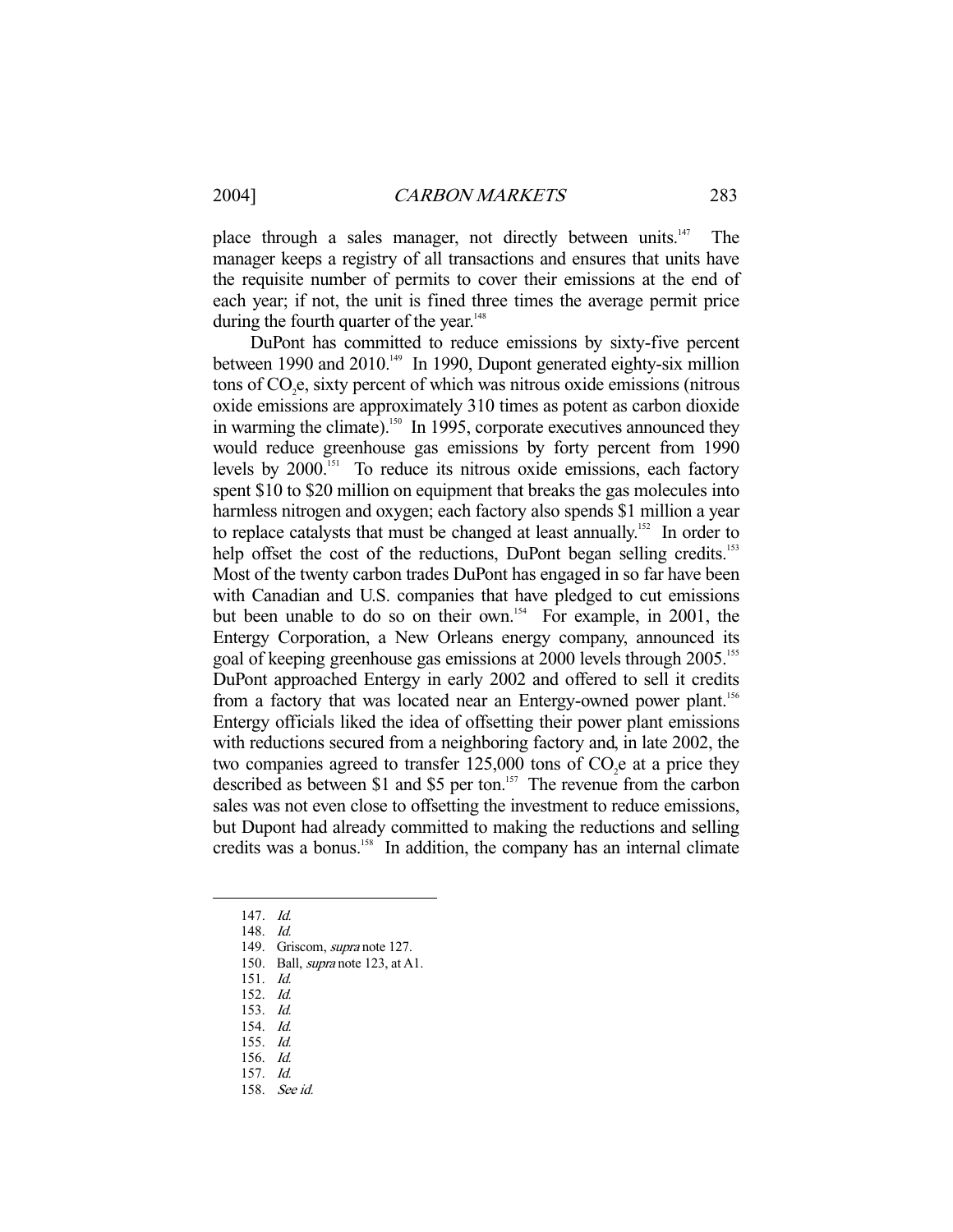change steering committee that reviews big trades to ensure they contribute to its green reputation.<sup>159</sup>

 In February 2002, a group of Canadian energy companies, the Greenhouse Emissions Management Consortium (GEMC), announced a plan to buy options for up to 3.5 million tons of greenhouse gas emission reduction credits generated by a Canadian company's involvement in telecommuting.160 The Canadian company plans to use a computer program utilized in the United States as part of an eCommute pilot project in several cities.<sup>161</sup> The program verifies reductions in private vehicle emissions when employees work from home or a satellite office at least once a week.<sup>162</sup>

 Other groups formed to promote greenhouse gas emission reductions include the following:

- Climate Savers, founded by the Center for Energy & Climate Solutions and the World Wildlife Fund, works with companies to reduce greenhouse gas emissions.<sup>163</sup> The organization has worked with Johnson & Johnson who agreed to reduce greenhouse gas emissions by seven percent below 1990 levels by 2010; IBM, four percent by 2004; Polaroid, twenty percent by 2005; Nike, thirteen percent by 2005; and LaFarge (the world's largest concrete manufacturer), ten percent by  $2010^{164}$
- The Coalition for Environmentally Responsible Economies, including GM and over seventy other companies, works to make "continual progress toward eliminating the release of any substance that may cause environmental damage."<sup>165</sup>
- Some thirty-eight major corporations have joined the Pew Center for Global Climate Change Business Environmental Leadership Council and are working to achieve greenhouse gas emission goals that also reduce costs, improve productivity, and increase sales.<sup>166</sup>

 <sup>159.</sup> Id.

<sup>160.</sup> Canadian Report, EM: AIR & WASTE MGMT. ASSOCIATION'S MAG. FOR ENVTL. MANAGERS, Feb. 2002, at 8.

 <sup>161.</sup> Id.

 <sup>162.</sup> Id.

 <sup>163.</sup> Griscom, supra note 127.

 <sup>164.</sup> Id.

 <sup>165.</sup> Id.

 <sup>166.</sup> Bus. Envtl. Leadership Council (BELC), Overview, at http://www.pewclimate.org/ companies\_leading\_the\_way\_belc (last visited Jan. 14, 2004).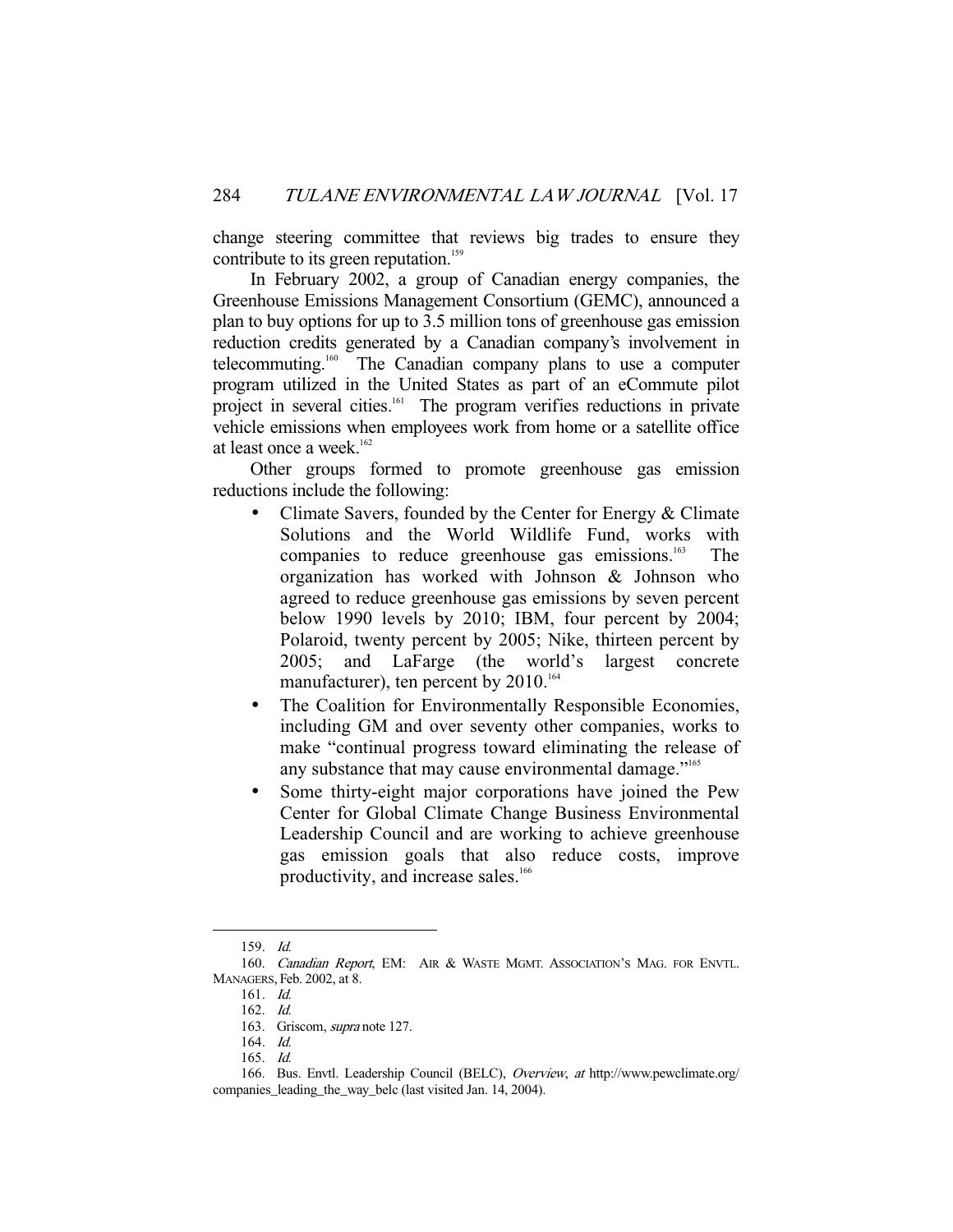- Seven companies worked with Environmental Defense, a conservation group, to reduce their collective emissions by eighty million metric tons of  $CO<sub>2</sub>e$  by 2010. They are developing a trading system among themselves to help find the lowest cost methods to achieve the cap.<sup>167</sup>
- Some 222 companies have filed with the Department of Energy's registry of voluntary corporate efforts to track and report emissions and emissions reductions.<sup>168</sup>

 Examples of recent carbon trades in the United States include the following:

- Entergy Corp. donated 600 acres of land along the Red River in Louisiana to the federal government to be part of the Red River National Wildlife Refuge.<sup>169</sup> The land was purchased from farmers for  $$500,000.<sup>170</sup>$  The company will receive carbon credits for the planting of 180,000 trees that the Department of Interior guarantees will not be harvested during the next seventy years.<sup>171</sup>
- Ontario Power Generation, a Canadian company, has purchased the emission reduction credits from a project that will inject nine million tons of carbon dioxide produced from natural gas processing into oilfields in Wyoming, Texas, and Mississippi. $172$  This is, according to one source, the largest public trade of greenhouse gas credits as of July 2002.<sup>173</sup>
- Ben & Jerry's announced in 2002 that it would offset a year's worth of carbon dioxide emissions from its Vermont ice cream manufacturing operations by supporting the construction of a wind turbine on the Rosebud Sioux Tribe's reservation in South Dakota.174 The agreement will offset 5000 tons of carbon dioxide.<sup>175</sup>

 <sup>167.</sup> Envtl. Def., Global Corporations and Environmental Defense Partner to Reduce Greenhouse Gas Emissions, Oct. 17, 2000, available at http://www.environmentaldefense. org/article.cfm?contentid=503 (last visited Apr. 5, 2004).

 <sup>168.</sup> Fialka, supra note 59, at A4.

 <sup>169.</sup> Id.

 <sup>170.</sup> Id.

 <sup>171.</sup> Id.

<sup>172.</sup> Carbon Sequestration: Fired up with Ideas, ECONOMIST, July 6, 2002, at 78-79.

 <sup>173.</sup> Id.

 <sup>174.</sup> Press Release, Ben & Jerry's, Ben & Jerry's and NativeEnergy Partner to Fight Global Warming: Ice Cream Maker to Cool Planet with Wind (Aug. 1, 2002), available at http://www.ewire.

com/display.cfm?Wire\_ID=1273 (last visited Apr. 5, 2004).

 <sup>175.</sup> Id.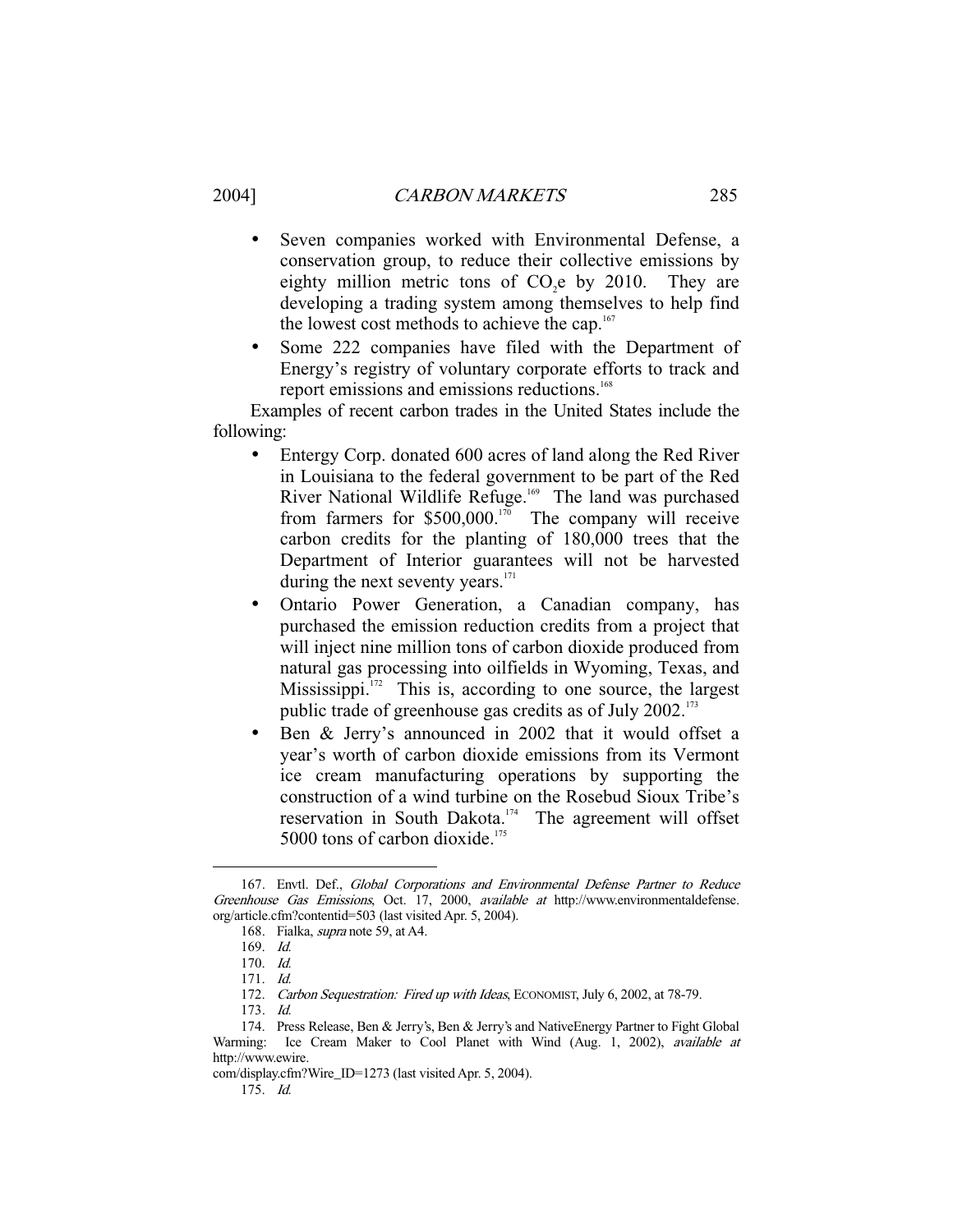• The London office of Sustainable Forestry Management (SFM) purchased emission reduction credits from the Confederated Salish and Kootenai Tribes of Montana.<sup>176</sup> In exchange for some  $48,000$  tons of  $CO<sub>2</sub>e$  offsets, SFM will reforest 250 acres of the reservation's pinelands which were destroyed by fire.<sup>177</sup>

 Another voluntary business-government partnership has been created in the Northeastern region of the United States.<sup>178</sup> Fourteen companies, environmental groups, and other organizations from Canada and the United States have worked with the Northeastern states to take voluntary actions to reduce greenhouse gas emissions.179 During the first phase of the partnership, nine groups launched separate projects, such as the conversion to natural gas and battery-powered shuttle buses by power plants and industrial boilers.<sup>180</sup> The projects resulted in a nearly twomillion-ton reduction of  $CO<sub>2</sub>e$ , and another 1.8-million-ton-reduction is projected by 2007.<sup>181</sup> The second phase of the partnership will include additional projects, development of a baseline of emissions, exploration of a regional greenhouse gas registry, creation of criteria for assessing submissions to the Department of Energy's Energy Information Agency's Voluntary Reporting Program for Greenhouse Gas Emissions Reductions (called the section 1605(b) database), and formation of standards for submissions to an early crediting or baseline protection program.<sup>182</sup>

#### E. Carbon Transactions

 One of the most important voluntary programs is an innovative partnership between businesses and local governments, the Chicago Climate Exchange.<sup>183</sup> The Exchange began operating in 2003 and

<sup>176.</sup> Rana Foroohar, The New Green Game: Tradable Allowances for Greenhouse Gases May One Day Become the World's Biggest Commodities Market, NEWSWEEK, Aug. 27, 2001, at 62.

 <sup>177.</sup> Id.

<sup>178.</sup> See generally Northeast States for Coordinated Air Use Mgmt., at http://www. nescaum.org (last visited Apr. 5, 2004).

 <sup>179.</sup> Northeast States for Coordinated Air Use Mgmt., Overview of the NESCAUM Greenhouse Gas Emissions Trading Demonstration Project: Phase II, available at http://www.nescaum.org/Greenhouse/Private/Project\_Description.doc (last visited Apr. 5, 2004).

 <sup>180.</sup> Id.

 <sup>181.</sup> Id.

<sup>182.</sup> Greenhouse Gas State Registry, supra note 87.

 <sup>183.</sup> See generally Chicago Climate Exchange, at www.chicagoclimatex.com (last visited Jan. 30, 2004).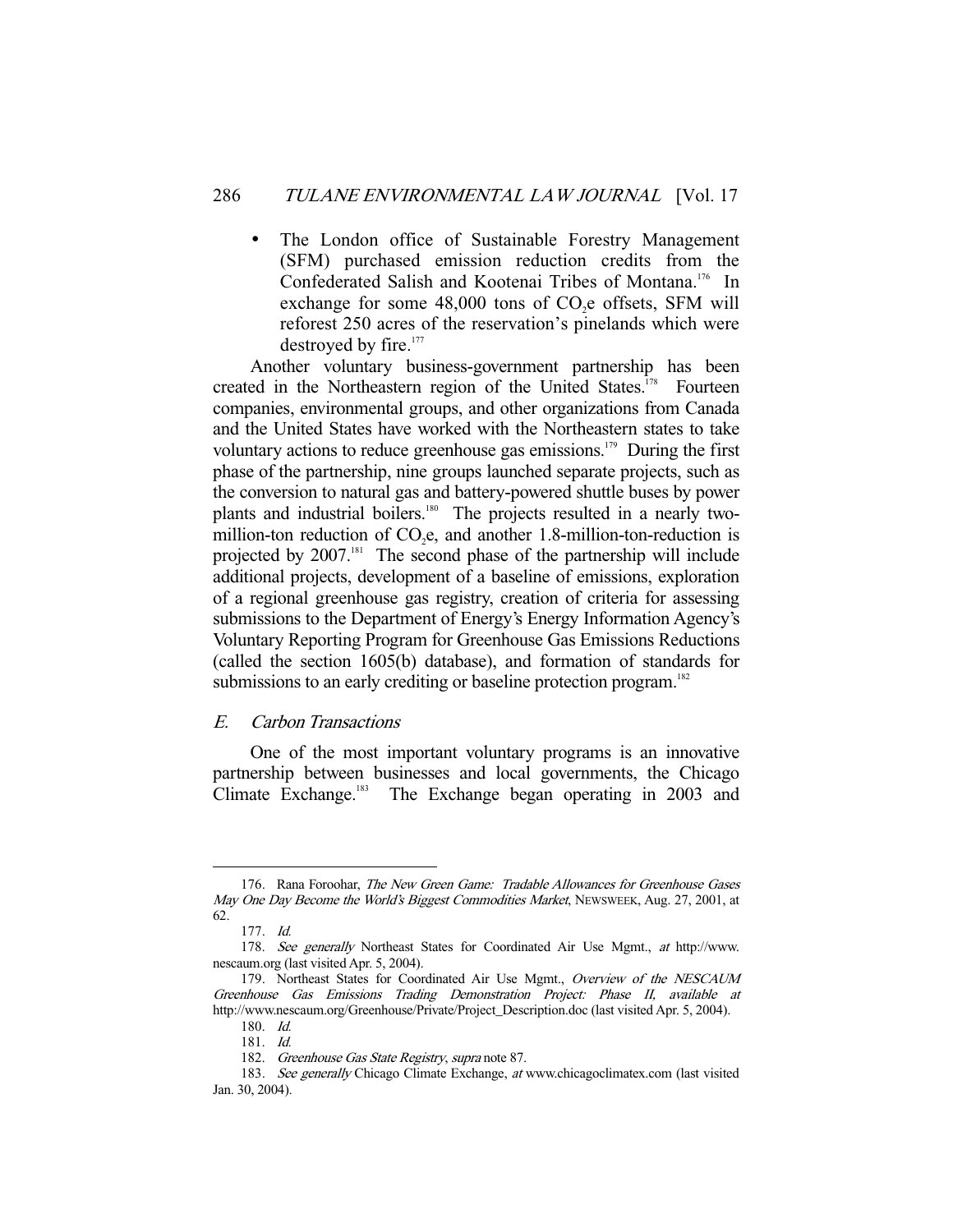eventually plans to expand throughout North America and beyond.<sup>184</sup> The forty entities that joined the design phase of the Exchange include cities such as Chicago and Mexico City, a number of companies that emit greenhouse gases, agricultural and forestry groups that plan to generate carbon credits by sequestering carbon dioxide, and conservation groups.185 Companies plan to generate credits through producing or purchasing power from wind and solar energy systems; investing in energy efficiency; switching to cleaner, less carbon intensive fuels; recovering and using methane; and sequestering carbon dioxide through no-till farming and tree and grass planting.<sup>186</sup> Parties agree to reduce emissions of all six greenhouse gases (carbon dioxide, methane, nitrous oxide, hydrofluorocarbons, perfluorocarbons, and sulfur hexafluoride), but most of the attention is directed toward reducing carbon dioxide and methane emissions.<sup>187</sup> Parties agree initially to reduce emissions two percent below 1999 levels and by one percent a year thereafter.<sup>188</sup> In 2002, the Exchange announced that the National Association of Securities Dealers (NASD) would provide a number of oversight and verification services, including auditing of emission baselines and offsets and monitoring trading activity.<sup>189</sup> In September 2003, the exchange announced the result of its first auction of carbon dioxide allowances: 100,000 metric tons of allowances from reductions in 2003 and 25,000 metric tons having a 2005 vintage.<sup>190</sup> The 2003 allowances sold for \$0.98/metric ton of carbon dioxide; the 2005 allowances for \$0.84/metric ton of carbon dioxide.<sup>191</sup>

 A study for the Dutch Ministry of Environment estimated a future market of about 1.8 trillion metric tons of carbon dioxide, assuming ratification of the Kyoto Protocol without the participation of the United

<sup>184.</sup> Gary C. Bryner, *Policy Devolution and Environmental Law: Exploring the Transition* to Sustainable Development, 26 ENVIRONS ENVTL. L. & POL'Y J. 1, 25 (2002); Chicago Climate Exchange, Program, available at http://www.chicagoclimatex.com/about/program.html (last visited Jan. 30, 2004).

<sup>185.</sup> Chicago Climate Exchange, Chicago Climate Exchange Members, available at http://www.chicagoclimatex.com/about/members.html (last visited Apr. 5, 2004).

 <sup>186.</sup> Id.

 <sup>187.</sup> Id.

<sup>188.</sup> The Chicago Climate Exchange: Trading Hot Air, ECONOMIST, Oct. 19, 2002, at 60.

 <sup>189.</sup> Press Release, NASD, NASD and The Chicago Climate Exchange® Reach Historic Agreement (Sept. 23, 2002), available at http://www.nasdr.com/news/pr2002/release\_02\_046. html (last visited Jan. 14, 2004).

 <sup>190.</sup> Press Release, Chicago Climate Exchange, Chicago Climate Exchange Announces Results of First Auction (Sept. 30, 2003), available at http://www.chicagoclimatex.com/news/ pdf/CCXAuction.pdf (last visited May 31, 2004).

 <sup>191.</sup> Id.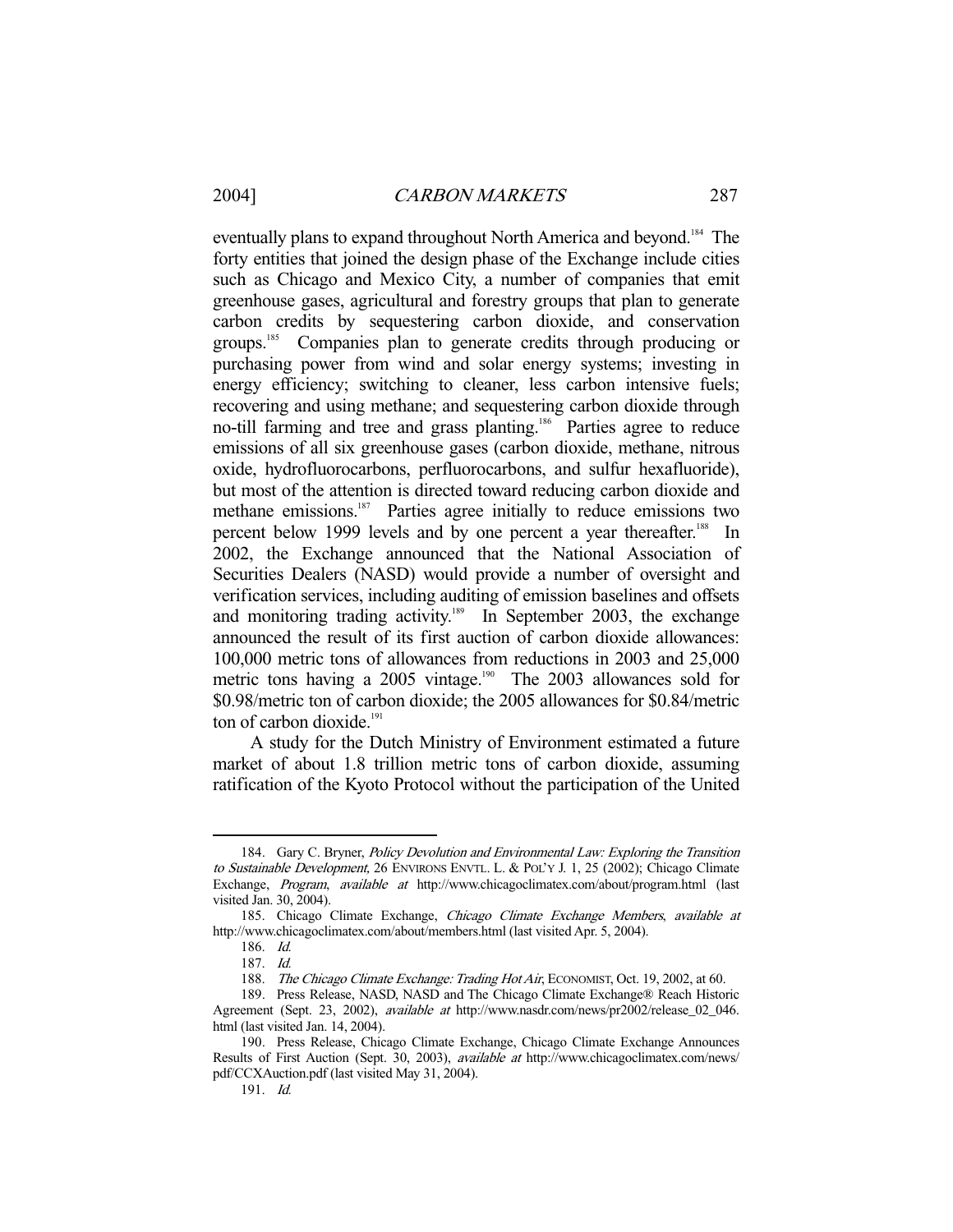States.<sup>192</sup> European policy makers are designing a carbon trading system that is projected to be implemented in  $2005.^{193}$  A World Bank study of carbon trading estimated that some 200 million metric tons of carbon dioxide equivalent credits have been traded since 1996, and that trading in 2003 would likely reach  $$400$  million,<sup>194</sup> then explode to a  $$10$  billion market by 2005.<sup>195</sup> A study released by the World Bank and Natsource LLC, a company that brokers environmental trades, concluded that the volume of carbon trades would quadruple from 2001 to 2002, as more European countries put in place regulatory systems to reduce carbon emissions that will affect 5000 companies.<sup>196</sup> In 2001, the study tracked twelve million metric tons of carbon dioxide trades and projected some sixty-seven million metric tons in 2002.<sup>197</sup> Given that the regulatory systems are just beginning to take effect, some companies are buying credits now as a hedge against the future.<sup>198</sup>

 A March 2002 review of the carbon market found that publicly announced trades identified in one proprietary database had logged sixtynine transactions worth \$350 million that involved eighty-one million metric tons of CO<sub>2</sub>e primarily produced from forest sequestration and renewable energy projects.<sup>199</sup> The average transaction size was 1.342 million tons of  $CO<sub>2</sub>e$  for credits produced and purchased over a five-toten-year time frame.<sup>200</sup> The nonweighted average price paid per ton of  $CO<sub>2</sub>e$  was \$4.45, with a range of a few cents to \$6.00, and the weighted average was less than  $$1.50<sup>201</sup>$  Prices have hovered between  $$1.50$  and \$5.00 in what is described as a "buyer's market," given the uncertainties surrounding legal requirements for emissions reductions.<sup>202</sup>

 A report issued by the Pew Center on Global Climate Change estimated that at least sixty-five trades of greenhouse gas emissions, totaling from fifty-five to seventy-seven million tons of  $CO<sub>2</sub>e$ , occurred between 1997 and 2002, and suggested that it likely underestimated

 <sup>192.</sup> Amy Ellsworth & Phil Doyle, How Big Is the Carbon Market Really? (Mar. 2002) (unpublished manuscript, on file with author).

 <sup>193.</sup> Ball, supra note 123.

 <sup>194.</sup> Id.

<sup>195.</sup> Cait Murphy, Hog Wild for Pollution Trading: Why Environmental Markets Are Becoming a Very Big Deal, FORTUNE, Sept. 2, 2002, at 137-39.

<sup>196.</sup> John J. Fialka, Emissions Trading Rises, Anticipating the Kyoto Protocol, WALL ST. J., Oct. 18, 2002, at A2, A7.

 <sup>197.</sup> Id. at A2.

 <sup>198.</sup> Id. at A2, A7.

<sup>199.</sup> Ellsworth & Doyle, *supra* note 192.

 <sup>200.</sup> Id.

 <sup>201.</sup> Id.

 <sup>202.</sup> Id.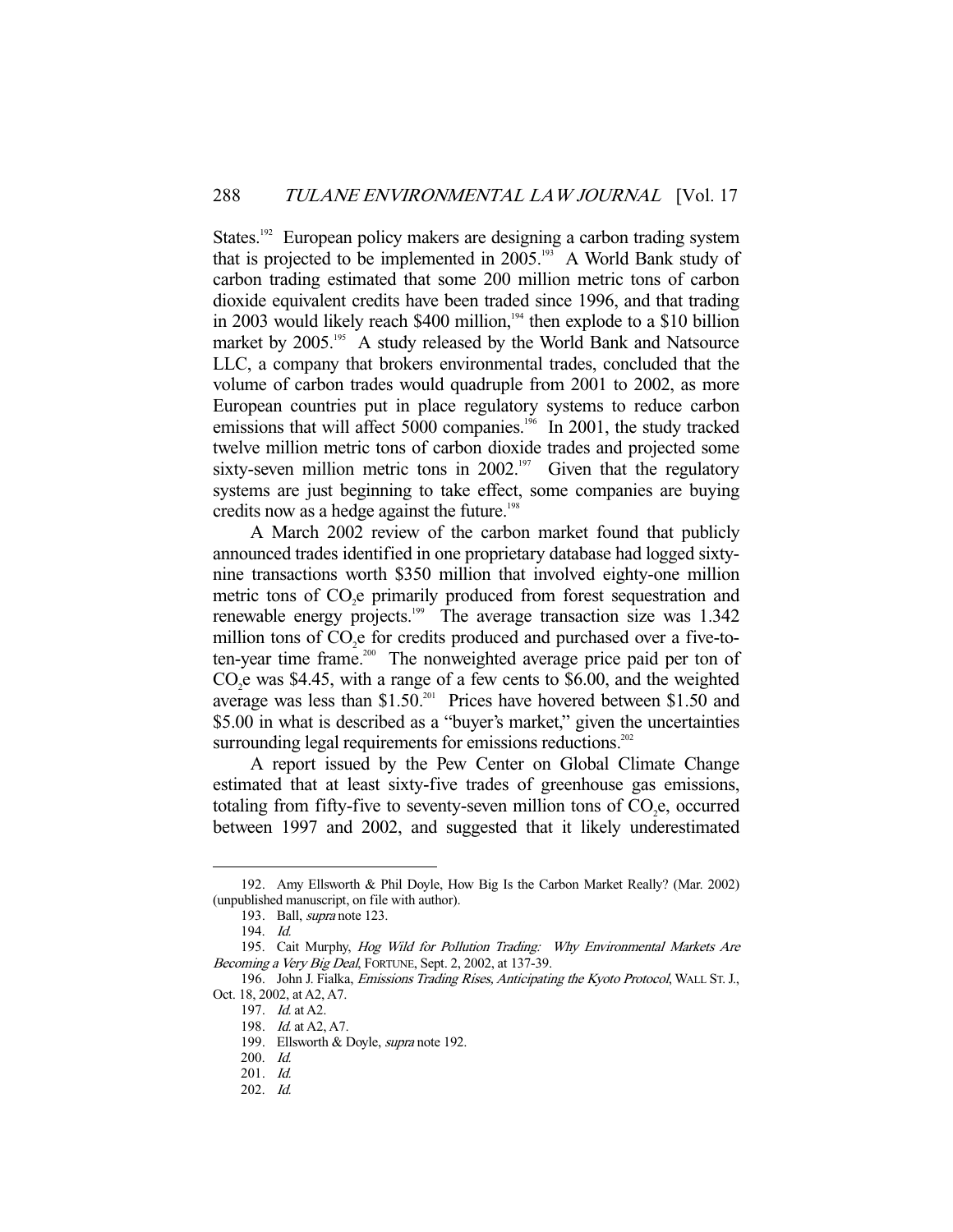activity.203 Emissions traded at prices per ton that ranged from \$0.60 to \$3.50<sup>204</sup> Another estimate suggested as many as 200 million tons of  $CO<sub>2</sub>e$  have been traded between 1997 and 2002.<sup>205</sup> The New Zealand government has proposed a tax of up to NZ\$25 (US\$11.17) per ton of  $CO<sub>2</sub>e$  to be levied beginning in 2007 if the Kyoto Protocol comes into force.<sup>206</sup> PacifiCorp, a Northwestern U.S. power company owned by a Scottish firm, uses the figure of  $$8$ /ton of  $CO<sub>2</sub>e$  in its planning process, based on its review of carbon trading in Europe. $207$ 

 A July 2002 study interviewed representatives of thirty-five companies that have had some involvement with the carbon market and asked them to estimate current and future prices of carbon.<sup>208</sup> It concluded that buyers and sellers could expect a current price of about  $$5/ton of CO<sub>2</sub>e and $11/ton in 2010 (the middle of the Kyoto Protocol)$ compliance period).<sup>209</sup> The study also reviewed the limited information available about actual transactions and found that prices ranged from \$1.15 to \$5.00/ton for reductions to occur between 2000 and  $2008<sup>210</sup>$  It concluded that, until 2008, prices are likely to stay below \$5/ton, then increase to between \$5 and \$11/ton during the Kyoto Protocol compliance period  $(2008-2112)$ .<sup>211</sup> One of the highest figures reported for carbon trading was \$16/ton, reported by an official at Natsource for trades during the fall of 2002.<sup>212</sup> Prices of carbon traded in the United Kingdom for energy companies have gone as high as  $$18.60/t$ on.<sup>213</sup>

-

213. Gillis, supra note 107.

<sup>203.</sup> Julie Vorman, Update—Greenhouse Trading Takes Off, U.S. on Sidelines, REUTERS DAILY WORLD ENV'T NEWS, Mar. 21, 2002, at http://www.planetark.com/dailynewsstory.cfm? newsid=15107 (last visited Apr. 5, 2004).

 <sup>204.</sup> Id.

<sup>205.</sup> Murphy, *supra* note 195.

<sup>206.</sup> NZ Govt Favours Carbon Tax to Meet Kyoto Target, REUTERS DAILY WORLD ENV'T NEWS, May 1, 2002, at http://www.planetark.com/dailynewsstory.cfm?newsid=15739 (last visited Apr. 5, 2004).

 <sup>207.</sup> Bill Edmunds, Presentation at Fall Meeting of American Bar Association, Section of Environment, Energy and Resources, Portland, OR (Oct. 9-13, 2002).

 <sup>208.</sup> Assessment of Private Sector Anticipatory Response to Greenhouse Gas Market Development, Natsource LOLC & GCSI, July 2002, at http://www.natsource.com/news/index. asp?n=295 (last visited Apr. 5, 2004).

 <sup>209.</sup> Id.

 <sup>210.</sup> Id.

 <sup>211.</sup> Id.

 <sup>212.</sup> Jonas Broth, World Carbon Credit Trading World Bank Report, Oct. 21, 2002, available at http://csf.colorado.edu/eco/econ/2002/msg00791.html (last visited Apr. 5, 2004).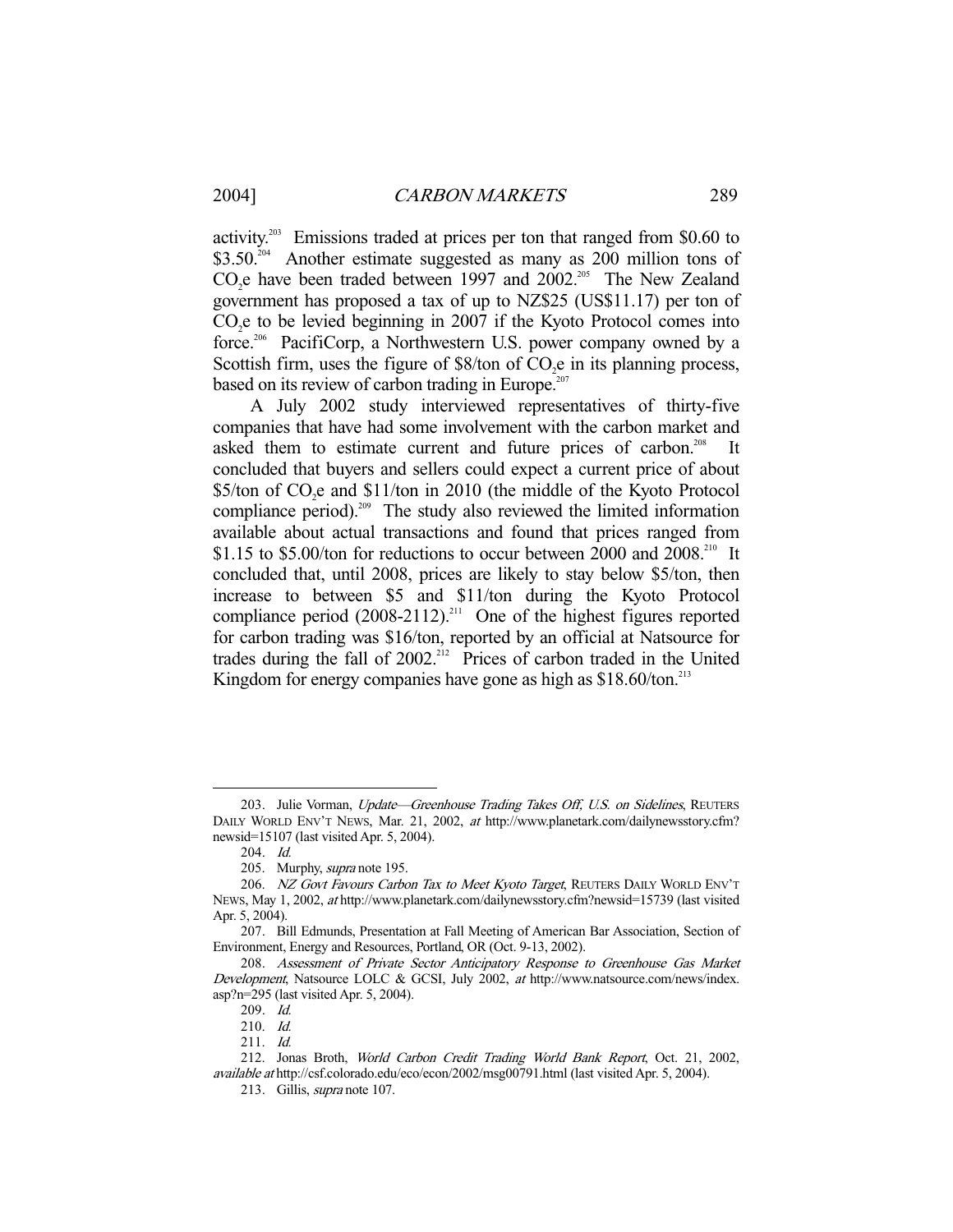Another way to estimate the market for carbon credits is to examine the average cost of removing carbon dioxide from emissions.<sup>214</sup> At an Iowa agriculture conference in August 2000, for example, one farmer argued that the price of sequestered carbon dioxide should be \$100/ton and that farmers should be paid for providing that public good as they are for providing other ecological benefits.<sup>215</sup> One energy analyst argued that the cost of removing carbon dioxide from the flue gas emissions of power plants was currently \$50-100/ton, although industry experts hope that technologies to be developed might bring that cost down to \$20-  $30/t$ on.<sup>216</sup>

#### II. REQUIREMENTS FOR EFFECTIVE CARBON MARKETS

 Carbon trading programs typically trace their origins to the federal acid rain program.217 The Clean Air Act amendments of 1990 established a cap and trade system to reduce acid rain-producing emissions from coal-fired power plants.<sup>218</sup> The heart of the acid rain emissions trading system is the cap on total emissions projected, by the year 2010, to result in a ten million ton reduction of sulfur dioxide emissions from 1980 levels.219 The experience of the acid rain and other trading programs in the United States suggests the importance of the following factors:

- an accurate emissions inventory in place for determining the allocation of allowances; $220$
- the selection of a baseline that fairly reflects economic ups and downs, breakdowns and other problems with maintenance and operation, investments in and performance of pollution control equipment, and other factors; $2^{21}$
- sufficient authority and resources for effective monitoring and enforcement:<sup>222</sup>
- continuous and accurate emissions monitoring;<sup>223</sup>

<sup>214.</sup> See, e.g., Jerry Perkins, Farmers Can Help Fight Warming; They Can "Tie Up" Carbon and Reduce Emissions; The Question Is How to Pay Them for Their Efforts, DES MOINES REG., Sept. 3, 2000, at 1D.

 <sup>215.</sup> Id.

 <sup>216.</sup> Mark Trexler, Presentation at Fall Meeting of American Bar Association, Section of Environment, Energy and Resources, Portland, OR (Oct. 9-13, 2002).

<sup>217.</sup> Jennifer Yelin-Kefer, Note, Warming up to an International Greenhouse Gas Market: Lessons from the U.S. Acid Rain Experience, 20 STAN. ENVTL. L.J. 221, 223 (2001).

<sup>218.</sup> BRYNER, *supra* note 17, at 10.

 <sup>219.</sup> Id.

 <sup>220.</sup> Id. at 22.

 <sup>221.</sup> Id.

 <sup>222.</sup> Id.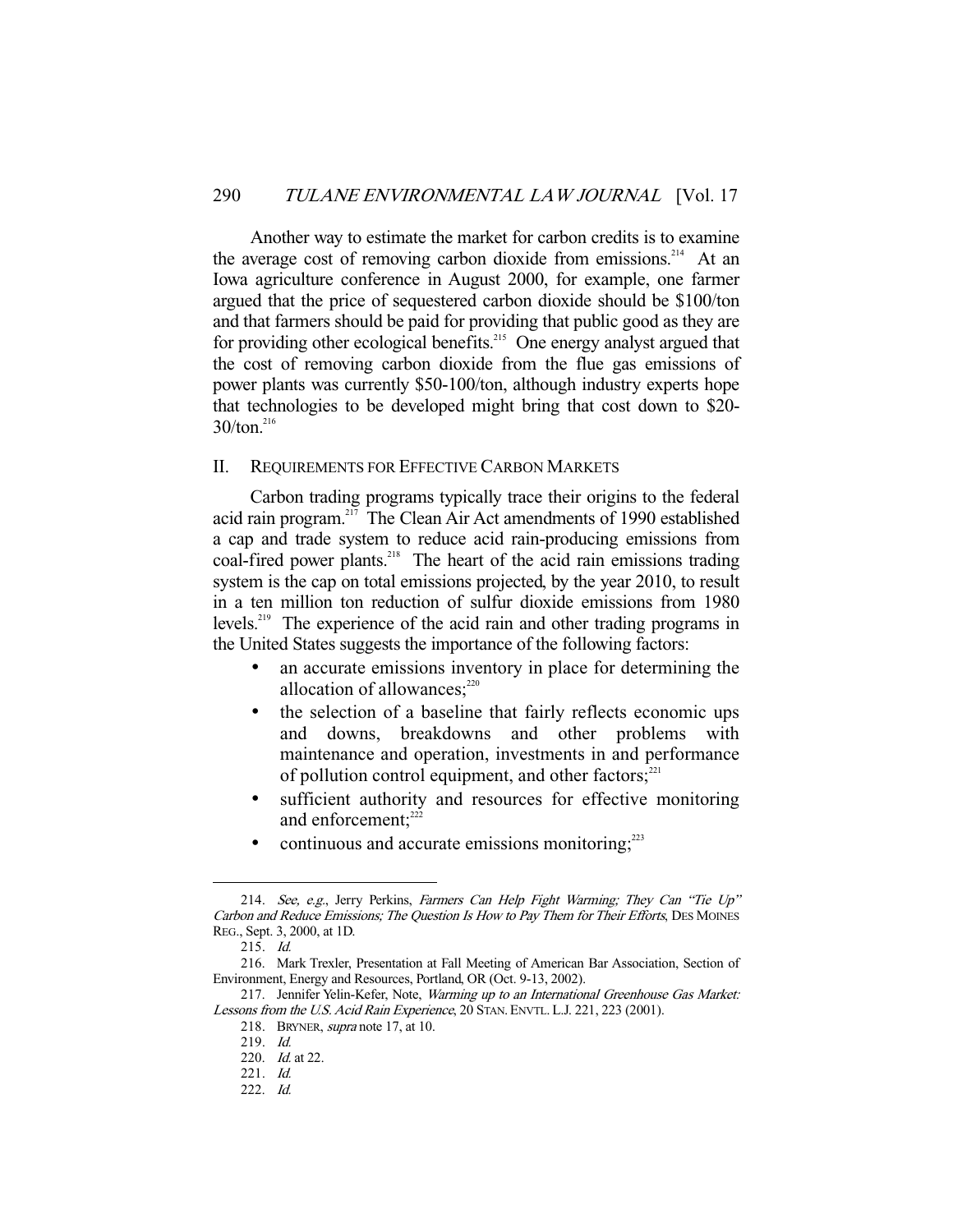- - determinations that emissions reductions are surplus, quantifiable, permanent, and enforceable; $224$  and
	- allocation of extra allowances in the cap and trade system that allow policy makers to deal with distributional issues such as who would be responsible for making the reductions and to help overcome resistance from those who are responsible for cleanup costs.<sup>225</sup>

These conditions largely do not exist for greenhouse gases.<sup>226</sup> For example, there is not yet in place an accurate, comprehensive monitoring system to determine carbon dioxide emissions and to ensure compliance with emission limits.<sup>227</sup> Nor is there even the basis of an adequate enforcement mechanism.<sup>228</sup> Both buyers and sellers have an incentive to inflate the reductions traded and there may not be clear incentives to ensure that reductions have actually occurred.<sup>229</sup> A carbon trading program must be carefully designed and implemented to ensure that reductions are additional to those expected to result from "business as usual" investments and that the reductions are permanent and verifiable.<sup>230</sup> Two key actions, establishing an inventory and certifying emission reduction credits, illustrate some of the challenges involved in making carbon trading work.

#### A. Establishing an Inventory

 The first step companies take in developing a greenhouse gas reduction program is to determine the inventory of emissions.<sup>231</sup> The year 1990 is often used as a baseline because of its use in international agreements, but the lack of data makes verifying emissions that far back difficult.<sup>232</sup> The dynamic nature of many companies also makes the calculation of a baseline difficult, since emissions vary considerably over

<sup>223.</sup> Id. at 21; Daniel H. Cole & Peter Z. Grossman, When Is Command-and-Control Efficient? Institutions, Technology, and the Comparative Efficiency of Alternative Regulatory Regimes for Environmental Protection, 1999 WIS. L.REV. 887, 933.

 <sup>224.</sup> BRYNER, supra note 17, at 22.

<sup>225.</sup> *Id.* at 21.

 <sup>226.</sup> See id.

 <sup>227.</sup> See id.

 <sup>228.</sup> See id.

<sup>229.</sup> See id.

 <sup>230.</sup> CHRISTOPHER P. LORETI ET AL., AN OVERVIEW OF GREENHOUSE GAS EMISSIONS VERIFICATION ISSUES 25 (2001).

 <sup>231.</sup> Id. at iii.

 <sup>232.</sup> Id. at 38.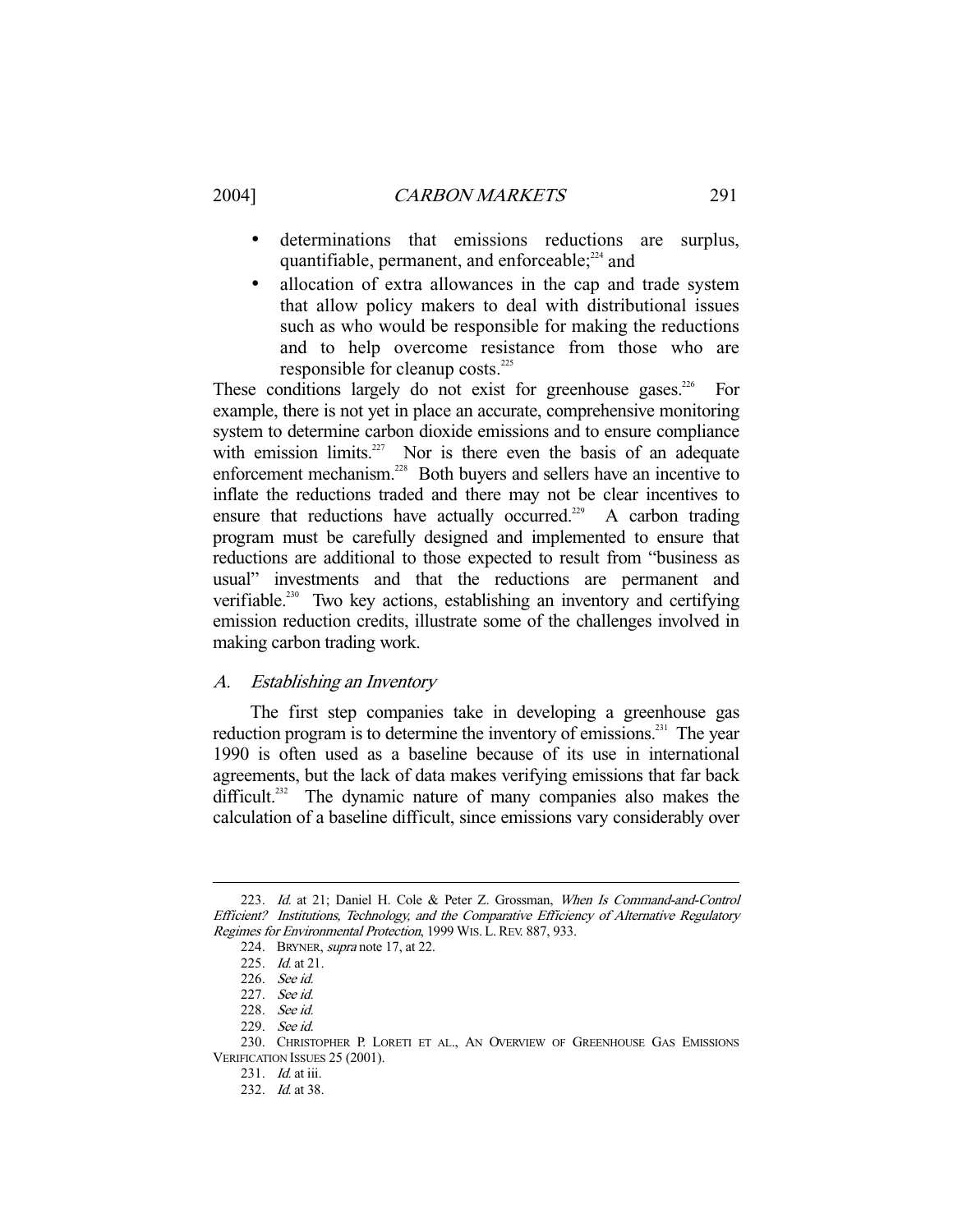time as a result of changes in processes, production levels, mergers and acquisitions, and a host of other factors.<sup>23</sup>

 A related issue centers on defining the boundaries of a firm's emissions.<sup>234</sup> A World Resources Institute report suggests that companies use organizational boundaries for determining greenhouse gas emissions responsibility that are consistent with boundaries established for financial reporting.<sup>235</sup> The Institute recommends that emission inventories include emissions over which companies have "significant control" and represent direct emissions as well as indirect ones resulting from the electricity they purchase.<sup>236</sup> Control is defined as "the ability of a company to direct the operating policies of another entity/facility. Usually, if the company owns more than fifty percent of the voting interests, this implies control."<sup>237</sup> Significant influence is a function of the following factors: (1) the company owns voting interests of between twenty and fifty percent, (2) the company has the power to participate in the financial and operating policy decisions of the entity/facility, and (3) the company has a long-term interest in the entity/facility.<sup>238</sup> The report recommends the following emissions be reported, as determined by the specific business and industry context and based on accepted financial and accounting standards:

- all greenhouse gas emissions from those entities/facilities that are defined as being wholly owned or controlled; $^{239}$
- the equity share of emissions from jointly controlled assets/entities:<sup>240</sup>
- the equity share of emissions from entities/facilities over which the reporting company has significant influence but does not control.<sup>241</sup>

Direct emissions include production of electricity, heat, and steam; physical or chemical processing; transportation of materials, products, waste, and employees; and fugitive emissions. $242$  Indirect emissions include emissions associated with the generation of imported or

 <sup>233.</sup> Id.

 <sup>234.</sup> Id.

<sup>235.</sup> WORLD BUS. COUNCIL FOR SUSTAINABLE DEV. & WORLD RES. INST., THE GREENHOUSE GAS PROTOCOL: A CORPORATE ACCOUNTING AND REPORTING STANDARD 14 (Sept. 2001) [hereinafter THE GREENHOUSE GAS PROTOCOL].

 <sup>236.</sup> LORETI ET AL., supra note 230, at 5-6, 17-18, 27-29, 38-39.

<sup>237.</sup> THE GREENHOUSE GAS PROTOCOL, *supra* note 235, at 14.

 <sup>238.</sup> Id.

<sup>239.</sup> *Id.* at 16.

 <sup>240.</sup> Id.

 <sup>241.</sup> Id.

 <sup>242.</sup> Id. at 21.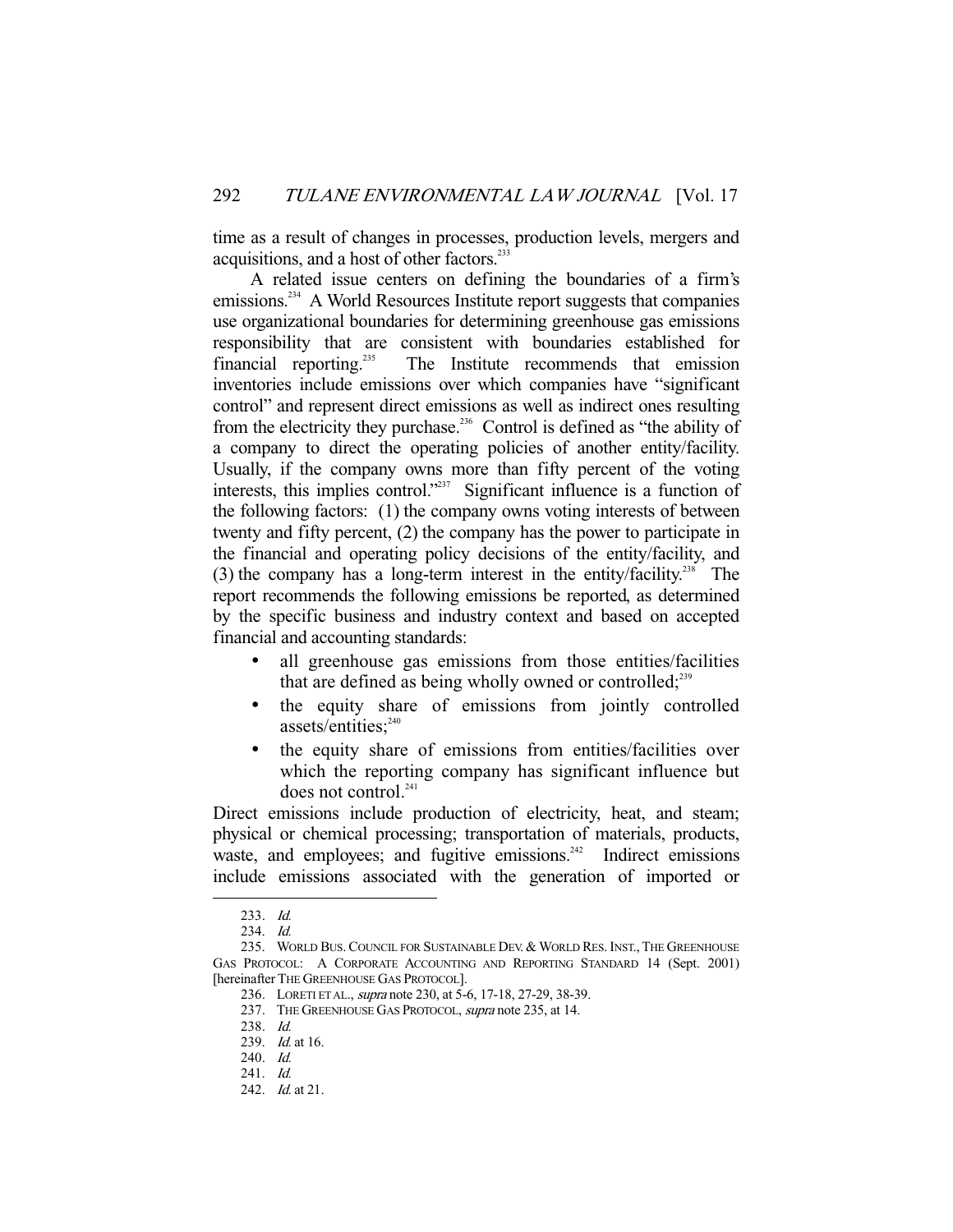purchased electricity, heat, and steam, and should be reported separately.<sup>243</sup> Other indirect emissions that could be reported include outsourced activities, contract manufacturing, and franchises; emissions from waste generated by the reporting company that actually occur at other sites not owned by the company, such as methane from landfills; emissions from the use and end-of-life phases of products and services produced by the reporting company; employees commuting to and from work; and production of imported materials.<sup>244</sup>

 The World Business Council for Sustainable Development and the World Resources Institute's Greenhouse Gas Protocol Initiative suggests the following principles to guide greenhouse gas accounting and reporting:

- "Define boundaries that appropriately reflect the greenhouse gas emissions of the business and the decision-making needs of users $"$ <sup>245</sup>
- "Account for all greenhouse gas emissions sources and activities within the chosen organizational and operational boundaries. Any specific exclusions should be stated and justified."246
- "Allow meaningful comparison of emissions performance over time. Any changes to the basis of reporting should be clearly stated to enable continued valid comparison."<sup>247</sup>
- "Address all relevant issues in a factual and coherent manner, based on a clear audit trail. Important assumptions should be disclosed and appropriate references made to the calculation methodologies used."248
- "Exercise due diligence to ensure that greenhouse gas calculations have the precision needed for their intended use, and provide reasonable assurance on the integrity of reported greenhouse gas information."249

 Another challenge is defining and verifying emissions throughout the life cycle of a product.<sup>250</sup> Emissions can occur during the processing of raw materials purchased for manufacturing; the production of the

 <sup>243.</sup> Id.

 <sup>244.</sup> Id.

<sup>245.</sup> *Id.* at 7.

 <sup>246.</sup> Id.

 <sup>247.</sup> Id.

 <sup>248.</sup> Id.

 <sup>249.</sup> Id.

<sup>250.</sup> LORETI ET AL., supra note 230, at 39.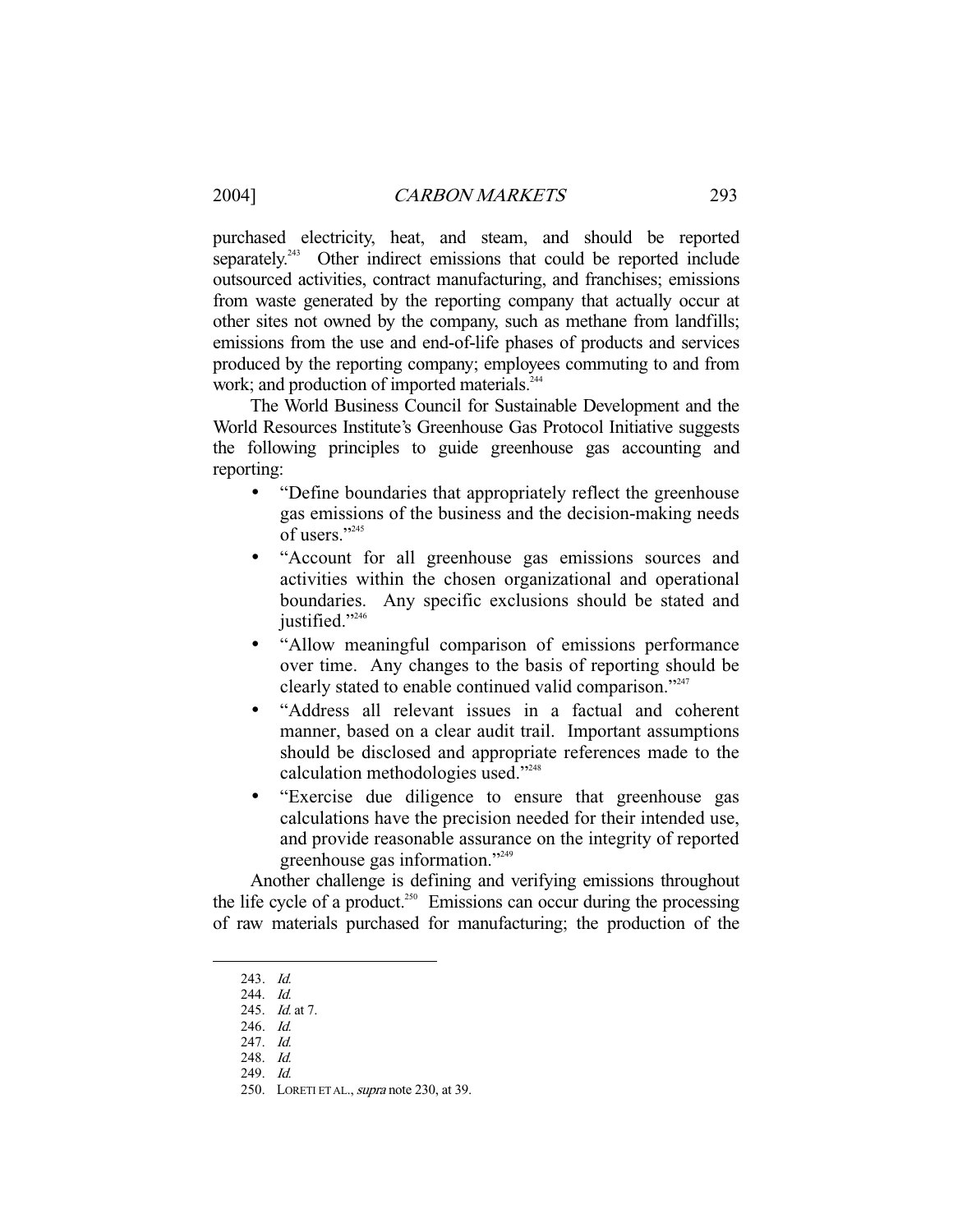electricity used in manufacturing components; the transporting, using, and disposing of products; and other activities.<sup>251</sup> These complex calculations must be broad and inclusive to ensure no emissions are excluded.<sup>252</sup> Reporting and monitoring mechanisms need to be Reporting and monitoring mechanisms need to be efficiently integrated with requirements under environmental laws in order to minimize the costs of participating in the program.<sup>253</sup>

 Determining the benchmark is also difficult. The generation of greenhouse gas reduction credits is based on the calculation of the level of greenhouse gases that would have been emitted in the absence of a project.<sup>254</sup> This is a hypothetical figure that is difficult to calculate. There is a strong incentive for sources and nations to inflate their greenhouse gas inventory in order to be in a position to claim more reduction credits. Governments may be hard pressed to calculate accurate baselines. There are strong incentives to establish generous baselines and credits. The calculation of credits requires that certifying bodies can ensure that reductions are permanent and additional.<sup>255</sup> Should projects aimed at reducing local air pollution be eligible for funding as a source of greenhouse gas credits? Should projects planned for other reasons be part of the baseline? Should governments be able to claim credits for reducing subsidies, reforming prices, deregulating economic sectors, or restructuring energy production?

#### B. Certifying Emissions and Emission Reduction Credits

 The EPA's Climate Leaders program requires third party verification for parties that want to receive the highest recognition level.<sup>256</sup> Joint Implementation and Clean Development Mechanisms under the Kyoto Protocol require participating companies to verify their emission reductions.<sup>257</sup> The United Kingdom's Emissions Trading Scheme requires third party verification of emission baselines and annual emissions.<sup>258</sup> Other programs, such as the U.S. Department of Energy's voluntary emission reporting program, the Pilot Emission Reduction Trading Project, and the Greenhouse Gas Emission Reduction Trading Pilot program do not require third party verification in order to

-

- 253. *Id.* at 30.
- 254. *Id.* at 9.
- 255. *Id.* at 25.

257. Id.

 <sup>251.</sup> Id.

 <sup>252.</sup> Id.

<sup>256.</sup> *Id.* at 5.

 <sup>258.</sup> Id. at 8.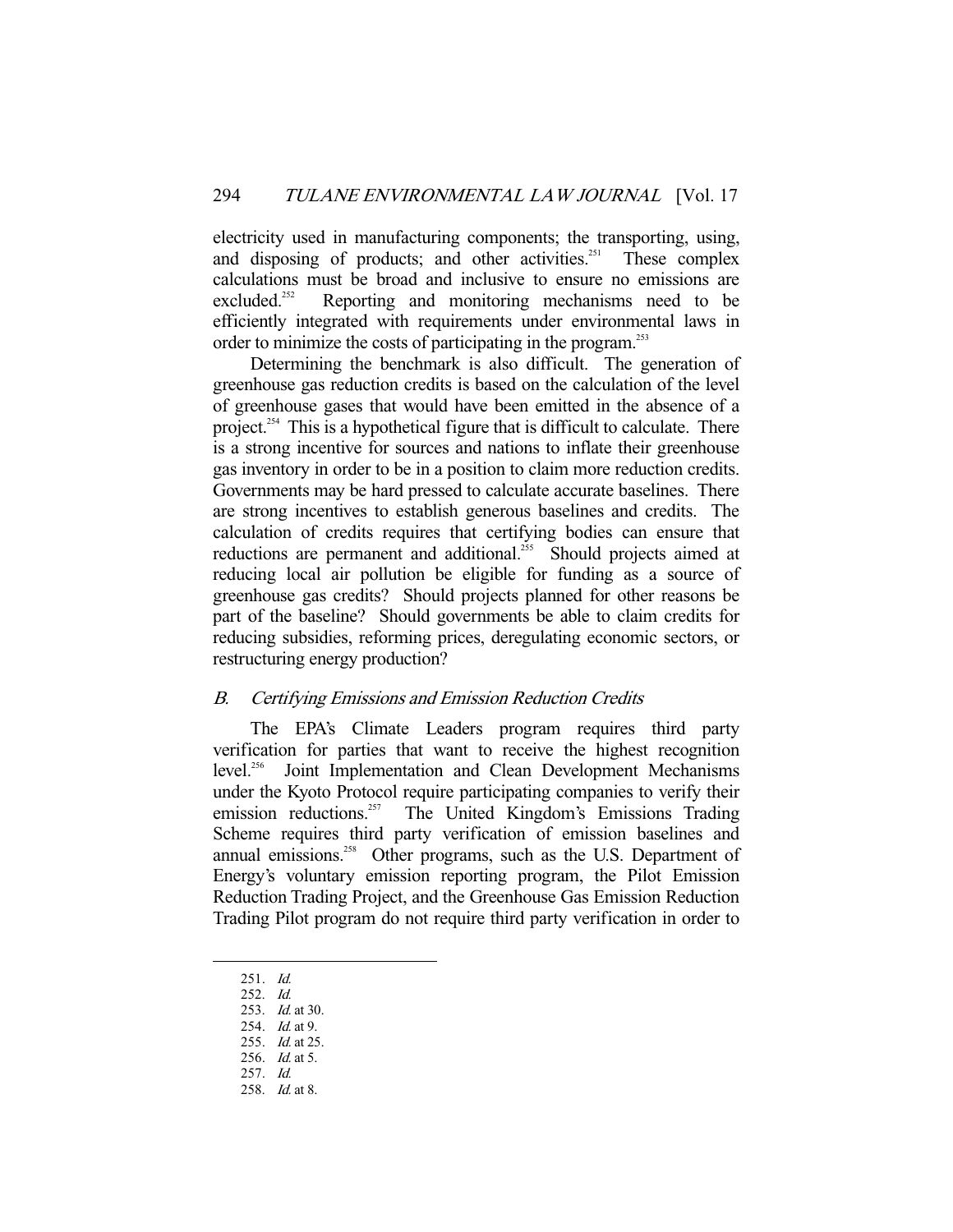avoid discouraging participation because of the cost of verification.<sup>259</sup> Canada's Climate Change Voluntary Challenge & Registry Inc. requires that emission reductions be verifiable, but not that they actually be verified.<sup>260</sup> One survey of twelve companies that have internal reporting systems for greenhouse gas emissions found that seven relied on thirdparty verification, two used internal reviews, and three did not do any verification.261 The greater the confidence in the monitoring and tracking system, the greater the value of the credits in the marketplace.

 In the absence of federal action, at least four states have developed or are designing greenhouse gas registries: California, New Hampshire, New Jersey, and Wisconsin.<sup>262</sup> All are voluntary programs that encourage companies to reduce emissions. California, for example, has established a Climate Action Registry, where parties can submit certified emissions information that is verified by third parties.<sup>263</sup> These efforts and other voluntary programs can produce the experience required to inform the formulation of national policies to regulate the reporting, trading, and monitoring of carbon trading.<sup>264</sup> New Jersey's Open Market Emissions Trading program was amended to include greenhouse gases in addition to pollutants regulated under the federal Clean Air Act; credits in this program must be verified by either a professional engineer or certified public accountant.<sup>265</sup> The New Jersey program does not spell out the steps required in verification but does require that verifiers certify the following for credits to be verified:

- "The credit generation notice must contain all of the required information, supporting documentation, and certification required under the regulation and the applicable quantification protocol for the pollutant."<sup>266</sup>
- "The credit generation notice must appear on its face to be true, accurate, and complete."<sup>267</sup>
- "All calculations must be performed as required under New Jersey regulations in accordance with a quantification protocol that also meets the state's requirements."<sup>268</sup>

<sup>259.</sup> *Id.* at 13.

 <sup>260.</sup> Id. at 5.

<sup>261.</sup> *Id.* at 17-18.

 <sup>262.</sup> Id. at 20, 27.

<sup>263.</sup> *Id.* at 20.

<sup>264.</sup> *Id.* at 21-23.

 <sup>265.</sup> Id. at 27-29.

 <sup>266.</sup> Id. at 29.

 <sup>267.</sup> Id.

 <sup>268.</sup> Id.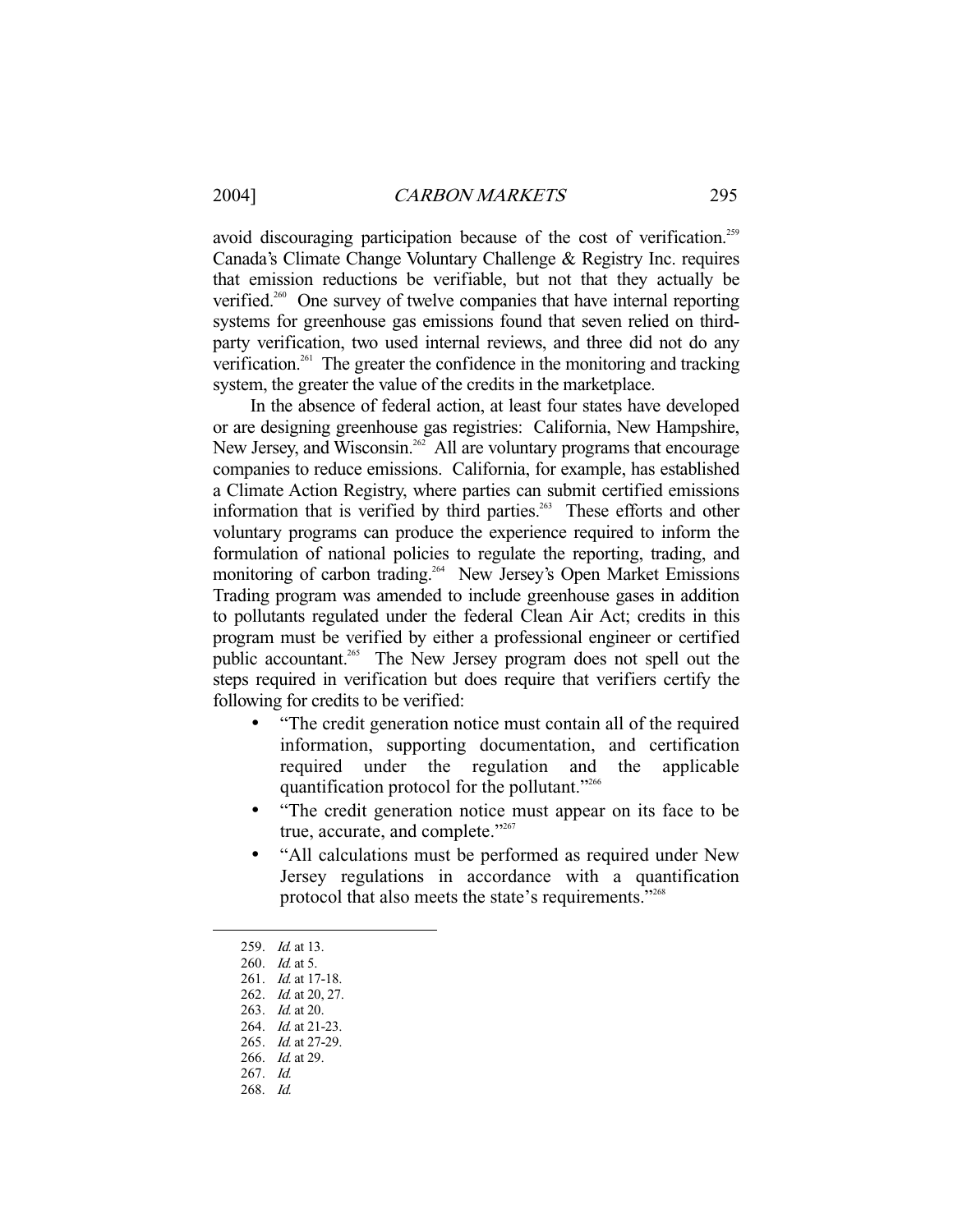• "The credit generation notice must establish that the credits are based on real and surplus emissions reductions that satisfy the state's requirements for the generation of credits."<sup>269</sup>

#### C. Other Challenges

 There are other challenges in making carbon trading work as an effective way of reducing the threat of climate change. From the perspective of economic efficiency, for example, trading should be as broad as possible and be open to as many parties as possible.<sup>270</sup> Trading also poses the problem of allowing sources to buy credits from others rather than reducing their emissions.<sup>271</sup> Thus, trading allows polluters to "escape" the obligation to reduce emissions.<sup>272</sup> Limiting trading to, for example, fifty percent of total allowances—permitting nations to purchase no more than fifty percent of their emission reduction obligations through trading—would help allay the charge that wealthy sources are not doing their share to clean up but are simply buying their way out of responsibility.<sup>273</sup> There are also concerns that trading allows sources to invest in carbon sequestration projects with uncertain or only temporary benefits rather than actually reducing their emissions.

 Projects aimed at reducing greenhouse gas emissions or increasing carbon sinks may create incentives for increased emissions/decreased sinks elsewhere. For example, if some sources shift away from using coal, that might deflate coal prices and stimulate increased use by others. Carbon sequestration may be pursued through investments in plantations that displace farmers and encourage them to move to other areas and cut down trees for croplands. One of the cheapest ways of generating greenhouse gas credits is to invest in the protection or expansion of carbon sinks, such as planting trees and no-till cultivation. However, this raises numerous problems, such as how to determine the baseline of carbon sequestration before a project is pursued, so that credits can be accurately calculated.

 Effective enforcement that creates incentives for compliance is critical to the success of carbon trading. There are, however, conflicting

 <sup>269.</sup> Id.

<sup>270.</sup> See THE GREENHOUSE GAS PROTOCOL, supra note 235, at 12.

<sup>271.</sup> LORETI ET AL., *supra* note 230, at 27.

<sup>272.</sup> Isabel Rauch, Developing a German and an International Emissions Trading System—Lessons from U.S. Experiences with the Acid Rain Program, 11 FORDHAM ENVTL. L.J. 307, 456 (2000).

<sup>273.</sup> See BRYNER, supra note 17, at 22.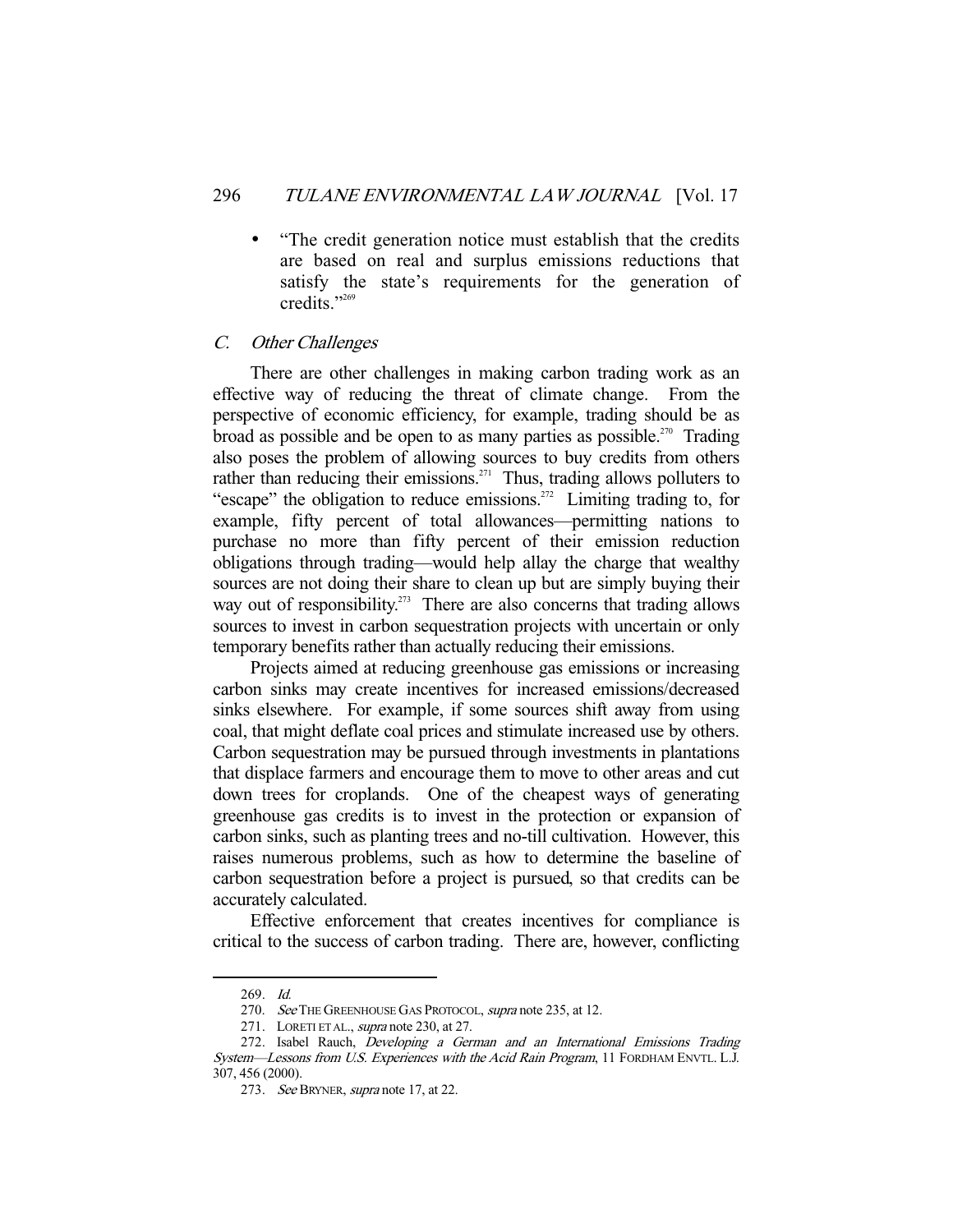-

imperatives to be balanced. Simple rules, minimal transaction costs, and other factors lead to maximizing the volume of trading and the consequential benefits, while effective compliance and enforcement places limits and costs on the process. Sanctions for noncompliance must be developed. Who should bear responsibility for nonfulfillment of conditions—the buyer? The seller? The government? It may be possible to devise insurance schemes, funded by charges imposed on each transaction, that can be used to purchase credits to meet shortfalls. Such a system could incorporate extra credits to be used for such a purpose. Sanctions for failure to comply with conditions could include a prohibition on future trading and reduction of subsequent allowances by the number of credits in dispute. Credit generators could be required to demonstrate that real reductions have been produced before trading can occur, as is the case in other commodity markets, where producers must show that the product is available and certify its quality. This type of system would require strong political will to sanction parties that fail to meet their obligations.

#### III. ASSESSING CARBON TRADING

 It is quite possible that some benefits may result from climate change, such as increased crop yield in some areas, increased timber yields in some regions, increased water availability in some water-scarce regions, reduced winter mortality in some areas, and reduced energy demand for space heating. $274$ 

 Some may argue that not enough is known about the nature of climate change to take action now, and that current and future generations will be better served if governments and the private sector invest in more research and emphasize economic growth. As more wealth is generated, those financial resources will be available to fund whatever actions are eventually required and to mitigate the effects of adverse developments that may occur.

 Nevertheless, there are several reasons why the prudent position is to pursue some preventative measures now. Uncertainties can cut both ways. They can result in even greater, more devastating impacts. Climate change may not be linear, gradual, and manageable. There may be climate tipping points where the next increment of climate change produces dramatic, nonlinear, disruptive, unforeseeable, and

 <sup>274.</sup> WORKING GROUP II, INTERGOVERNMENTAL PANEL ON CLIMATE CHANGE, SUMMARY FOR POLICYMAKERS, CLIMATE CHANGE 2001: IMPACTS, ADAPTATION, AND VULNERABILITY 6 (2001), available at http://www.ipcc.ch/pub/wg2SPMfinal.pdf (last visited Feb. 2, 2004).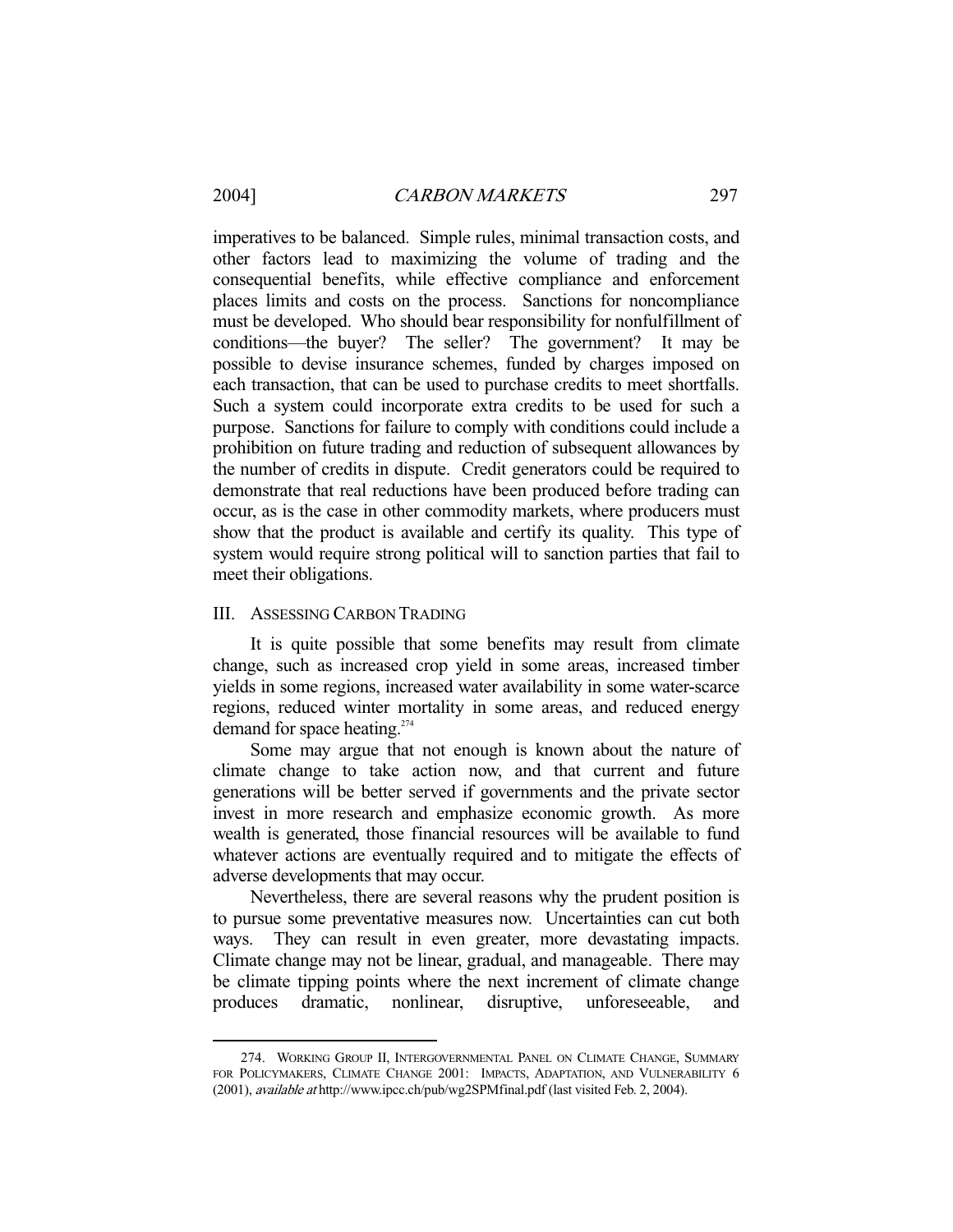unmanageable results. Recent studies, some of which have been commissioned by the George W. Bush administration, including the National Academy of Science's Committee on the Science of Climate Change, which issued a report in 2001 that generally endorsed the main conclusions of the UN-sponsored research on climate change, $275$  and a December 2001 National Academy of Sciences report that concluded that climate changes could occur with startling speed, $276$  provide compelling cases for precautionary action. Reducing the threat of climate change can also produce other economic, environmental, and equity benefits. Pollution prevention measures make economic sense, and investments in energy efficiency, conservation, cleaner fuels, and other actions that reduce wastes contribute to a dynamic, growing, efficient, and ecologically sustainable economy independent of climate stabilization goals.

 For residents of the industrialized nations, climate change is an ethical issue. Those responsible for most greenhouse gases are not the same people who will suffer the consequences of climate change. Residents of industrialized nations are mostly responsible for the threat, and they have the resources to protect themselves from modest changes and disruptions. Developing countries lack the resources to protect their citizens against the effects of climate change. It is simply not tenable to argue that satisfying the continually growing demand by Americans for cheap energy must outweigh the need to contribute to global solutions for climate change.

 Carbon trading is only part of an efficient and effective response to reducing the threat of climate change. Investments in energy and materials efficiency, conservation, pollution prevention, renewable energy, and more efficient resource use make sense for economic and environmental reasons apart from climate change, and demand for more efficient energy and industrial facilities will increase. Because greenhouse gases, once released, may stay in the atmosphere for a hundred years or longer, immediate precautionary action is prudent, along with a long-term risk reduction strategy. The longer we wait to reduce the threat of climate change, the larger the problem grows and the narrower our options become. The sooner we act, the more options we will have in the future. Carbon trading's promise to encourage the most cost-effective ways of reducing greenhouse gas emissions makes it a key

<sup>275.</sup> See COMM. ON THE SCI. OF CLIMATE CHANGE NAT'L RESEARCH COUNCIL, CLIMATE CHANGE SCIENCE: AN ANALYSIS OF SOME KEY QUESTIONS (2001).

 <sup>276.</sup> See COMM. ON ABRUPT CLIMATE CHANGE, NAT'L RESEARCH COUNCIL, ABRUPT CLIMATE CHANGE: INEVITABLE SURPRISES (2002).